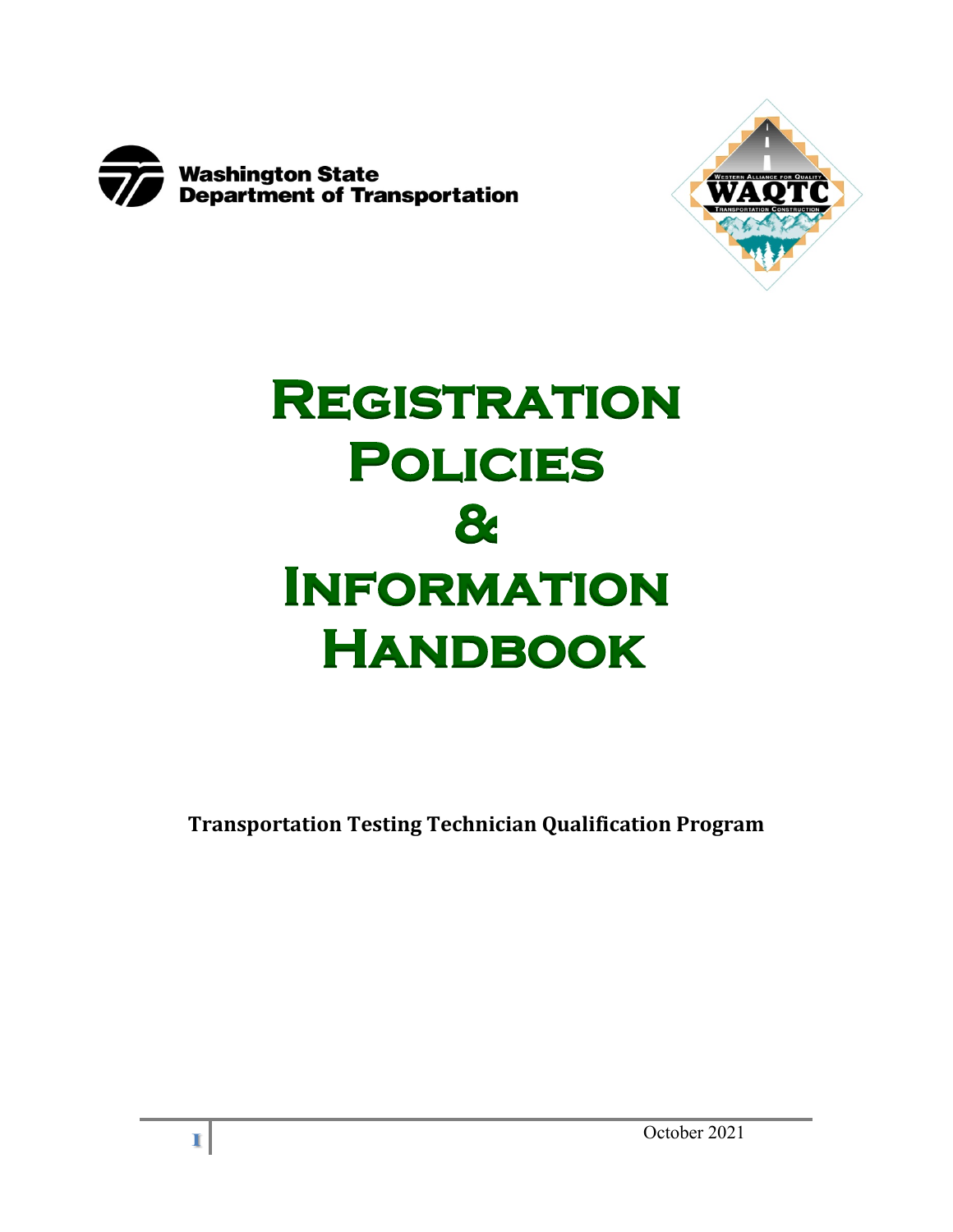## **ABOUT THIS HANDBOOK**

The Registration, Policies, & Information Handbook (RP&IH) is intended to be a guidance document for Sampling/Testing Technicians (Testing Technicians) involved in the Washington State Department of Transportation's (WSDOT) Testing Technician Qualification Program (WTTQP) and Western Alliance for Quality Transportation Construction (WAQTC's) Transportation Testing Technician Qualification Program (TTQP). It is, however, the responsibility of the Testing Technician to remain up to date on all matters pertaining to the program. If you have questions about either program, contact the appropriate Agency person listed in this Handbook.

The phrase "Testing Technician" shall be all encompassing and include both individuals that perform sampling and testing.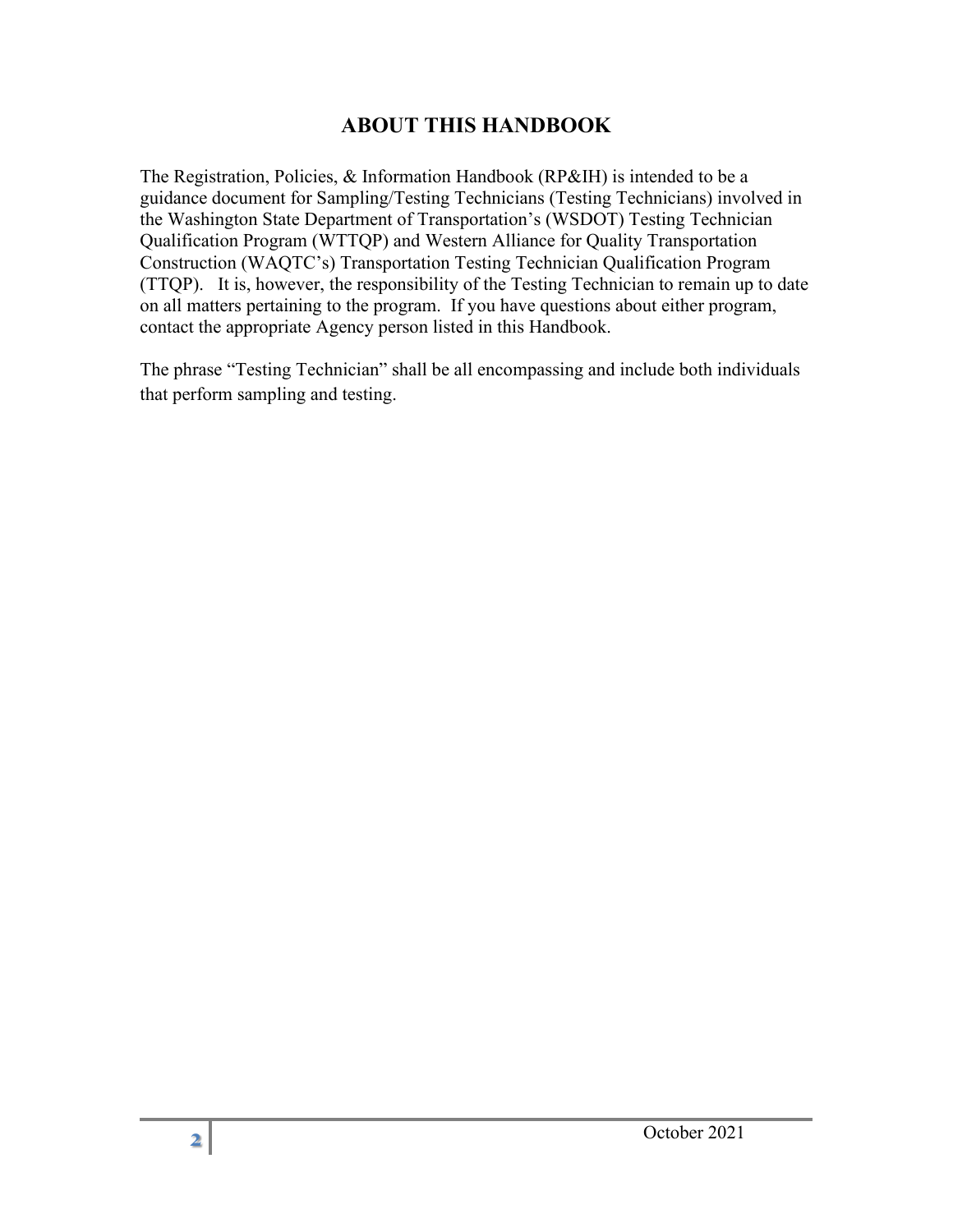## **COPYRIGHT WAQTC / NAQTC "1998"**

Copyright © 1998 by WAQTC (Western Alliance for Quality Transportation Construction) / NAQTC (Northwest Alliance for Quality Transportation Construction) The rights granted under the U.S. Copyright Act (Title 17 of the U.S. Code) as used herein to define WAQTC's exclusive rights to print, reprint, publish, and vend copyrightable subject matter. All rights reserved.

## *Permissions:*

The NAQTC/WAQTC owns all rights to its training materials including copyrights to the Electronic Files that may be accessed on WAQTC.org and WAQTC.com. The WAQTC / NAQTC hereby grants you permission to use the materials for training and reference only.

## *Restrictions:*

No part of the materials may be reproduced, downloaded, stored in a retrieval system, or transmitted in any form or by any means, electronic, mechanical, photocopying or otherwise, except as expressly authorized by WAQTC.

Use of WAQTC's logo, images, sound recordings, video recordings, including all derivative works is strictly prohibited without WAQTC's expressed written consent. Written consent will be duly authorized by WAQTC Executive Board Chairman or Copyright Officer.

The distribution, exchange, publishing, adaptation, modification, sub-leasing, selling, renting, the act of requesting donations, charging fees, adverting, or reproduction of any portion of WAQTC web based / electronically available training materials, logo, image(s), sound and video recording(s), is strictly prohibited without prior written permission and authorization. Failure to obtain this permission will be subject to a WAQTC Copyright Infringement Notice if it is determined to be infringement.

The mentioning of the WAQTC organization, training modules, or other products by name does not imply any intention to infringe, nor should it be construed as a recommendation or endorsement on the part of the WAQTC.

Request permission using the WAQTC permissions form emailed to WAQTC's Copyright Officer listed at [WAQTC.org.](http://waqtc.org/contact.cfm)

When permission is granted, the authorization only applies to that edition or work and shall not be construed as a blanket authorization for all future versions. Additional copyright requests will be required.

*Reproduction of any portion of an AASHTO test method in any format is strictly prohibited without written permission from AASHTO.*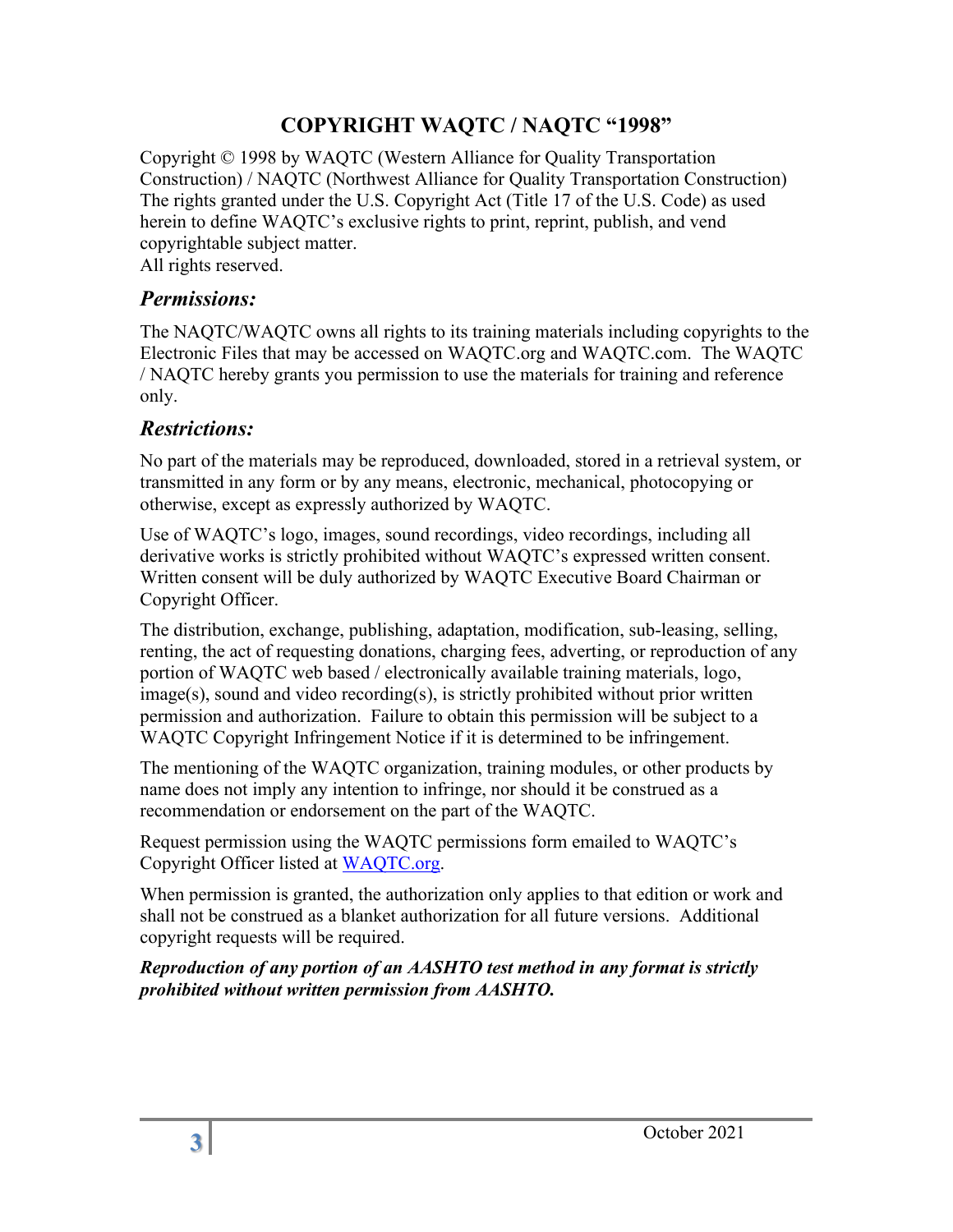# **TABLE OF CONTENTS**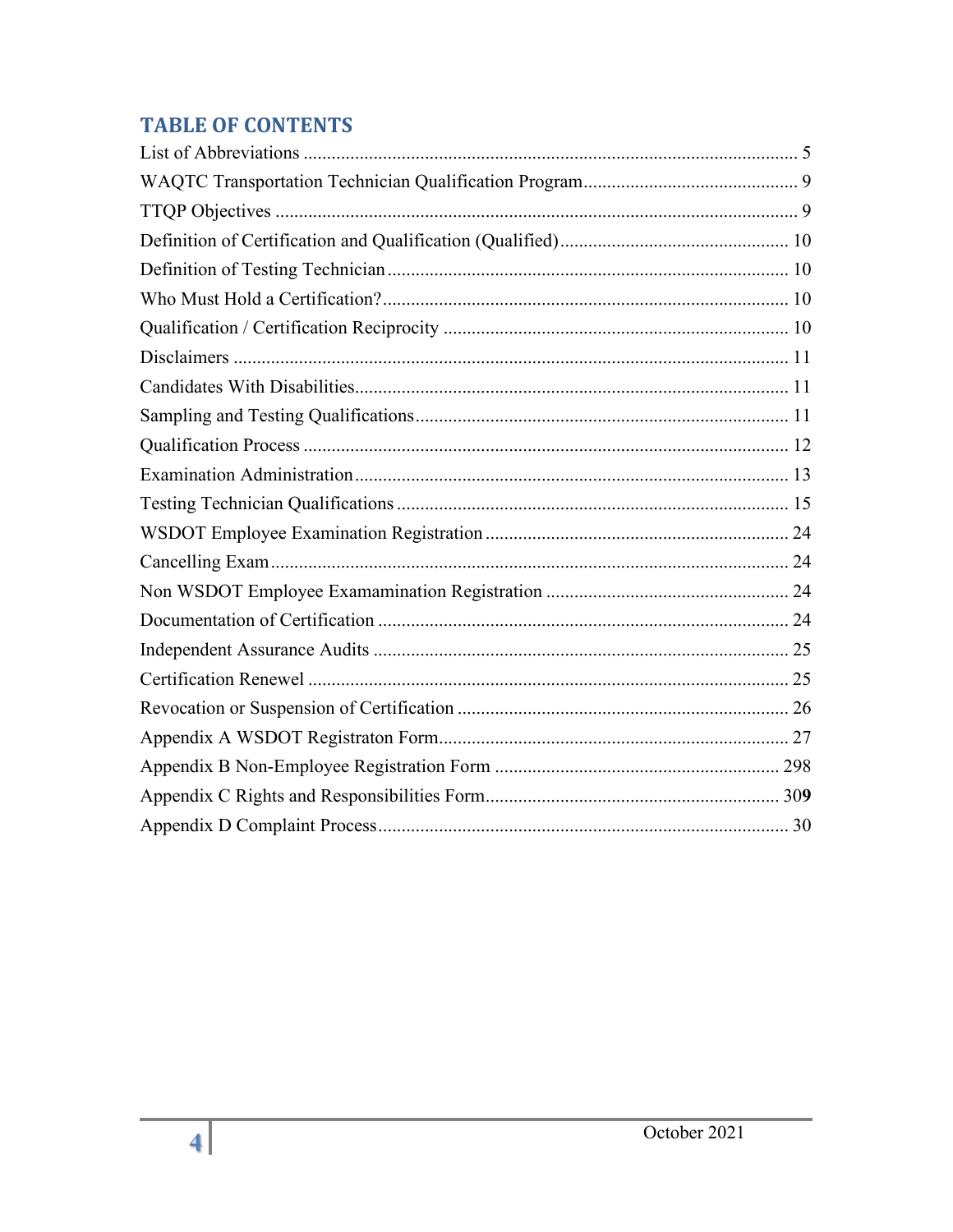# <span id="page-4-0"></span>**LIST OF ABBREVIATIONS**

| <b>AASHTO</b>         | American Association of State Highway Officials                  |
|-----------------------|------------------------------------------------------------------|
| <b>ACI</b>            | American Concrete Institute                                      |
| <b>ASTM</b>           | American Society of Testing Officials                            |
| AgTT                  | <b>Aggregate Testing Technician</b>                              |
| <b>AKDOT &amp; PF</b> | Alaska Department of Transportation & Public Facilities          |
| <b>AQC</b>            | <b>Agency Qualification Committee</b>                            |
| AsTT-I                | <b>Asphalt Testing Technician I</b>                              |
| $AsTT-II$             | Asphalt Testing Technician II                                    |
| <b>CDOT</b>           | Colorado Department of Transportation                            |
| <b>CFLHD</b>          | Central Federal Lands Highway Division                           |
| <b>CTT</b>            | <b>Concrete Testing Technician</b>                               |
| <b>DTT</b>            | Density Testing Technician                                       |
| <b>EBTT</b>           | Embankment and Base Testing Technician                           |
| <b>EBTT/DTT</b>       | Embankment and Base Testing Technician/ In-Place Density Testing |
|                       | Technician                                                       |
| <b>FHWA</b>           | Federal Highway Administration                                   |
| <b>HDOT</b>           | Hawaii Department of Transportation                              |
| IAI                   | <b>Independent Assurance Inspector</b>                           |
| <b>ITD</b>            | <b>Idaho Transportation Department</b>                           |
| LQP                   | Laboratory Qualification Program                                 |
| <b>MDT</b>            | Montana Department of Transportation                             |
| <b>MQTT</b>           | Method Qualified Testing Technician                              |
| <b>NWCEL</b>          | Northwest Council of Engineering Labs                            |
| <b>NDDOT</b>          | North Dakota Department of Transportation                        |
| ODOT                  | Oregon Department of Transportation                              |
| QAC                   | Qualification Advisory Committee                                 |
| RP&IH                 | Registration, Policies and Information Handbook                  |
| <b>ST</b>             | Sampling Technician                                              |
| <b>TTQP</b>           | Transportation Technician Qualification Program                  |
| <b>UDOT</b>           | Utah Department of Transportation                                |
| <b>WAQTC</b>          | Western Alliance for Quality Transportation Construction         |
| <b>WFLHD</b>          | Western Federal Lands Highway Division                           |
| <b>WSDOT</b>          | Washington State Department of Transportation                    |
| <b>WTTQP</b>          | Washington State Department of Transportation's Testing          |
|                       | Technician Qualification Program                                 |
| <b>WQC</b>            | <b>WSDOT Qualification Committee</b>                             |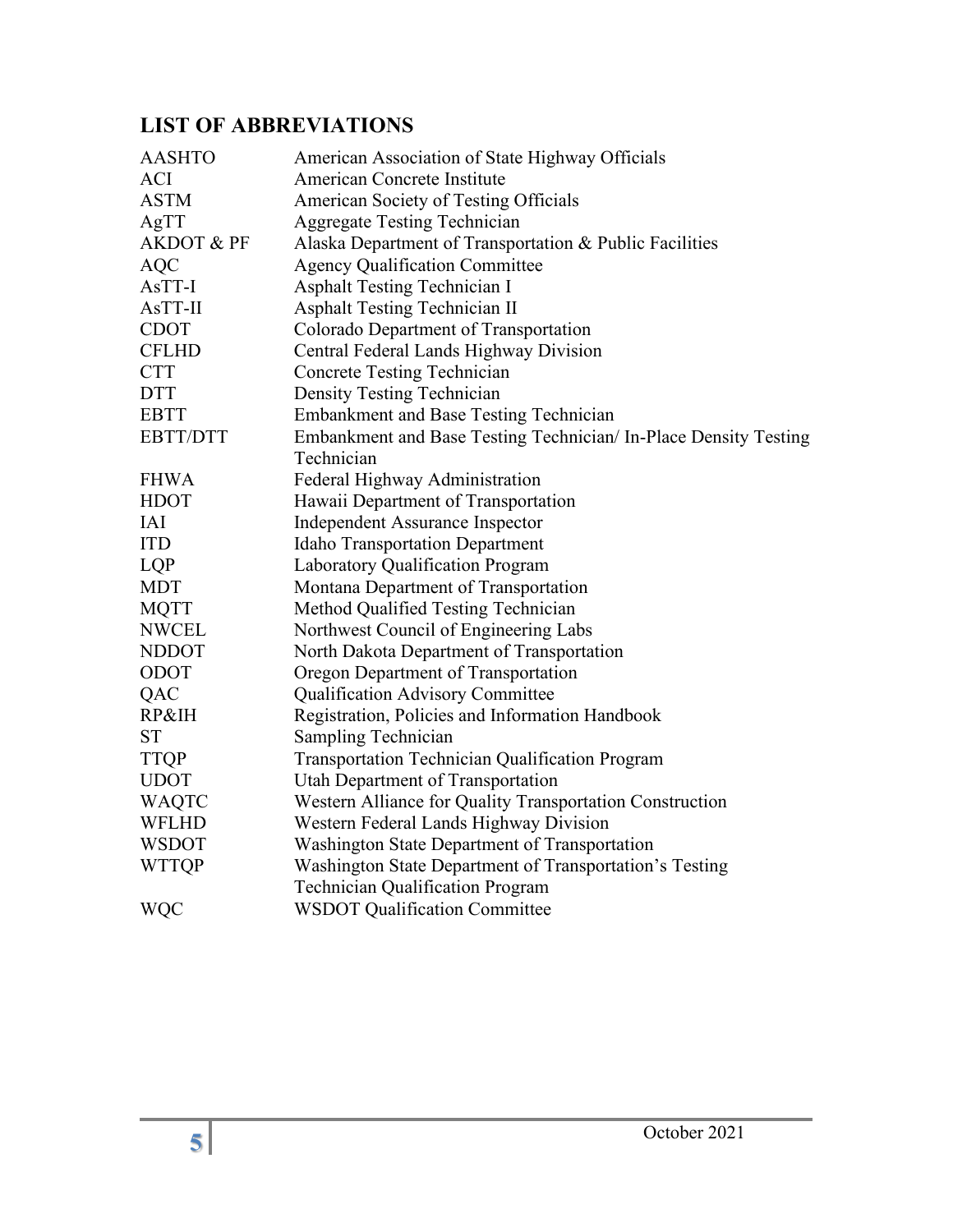## **WESTERN ALLIANCE FOR QUALITY TRANSPORTATION CONSTRUCTION (WAQTC)**

## **INTRODUCTION**

The Western Alliance for Quality Transportation Construction (WAQTC), is comprised of the States of Alaska, Colorado, Hawaii, Idaho, Montana, North Dakota, Oregon, Utah, and Washington, and the Western and Central Federal Lands Highway Division (WFLHD and CFLHD) of the Federal Highway Administration. This organization is dedicated to improving the quality of the transportation products and services.

#### **WAQTC MISSION STATEMENT**

Provide leadership in the pursuit of continuously improving quality in transportation construction.

Through our partnership, we will:

- promote an atmosphere of trust, cooperation, and communication between government agencies and the private sector
- respond in a unified and consistent manner to identified quality improvement needs and new technologies that impact the products that we provide
- provide a forum to promote uniform test standards
- provide highly skilled, knowledgeable materials sampling and testing technicians
- provide reciprocity for Qualified testing technicians among accredited Agencies

#### **PURPOSE OF THE WAQTC**

The WAQTC is comprised of at least one representative of each of the member Agencies. WAQTC is focused in three main areas: standardizing test methods (WAQTC, AASHTO, and ASTM), certifying sampler / testers through the WAQTC Transportation Technician Qualification Program (TTQP), and working together on significant national programs including research, training, and technology deployment.

#### **WAQTC BENEFITS OF MEMBERSHIP**

Cost savings

Partnering

Savings to contractors and consultants working in more than one state

Sharing resources human, tech, financial

Reducing wasteful duplication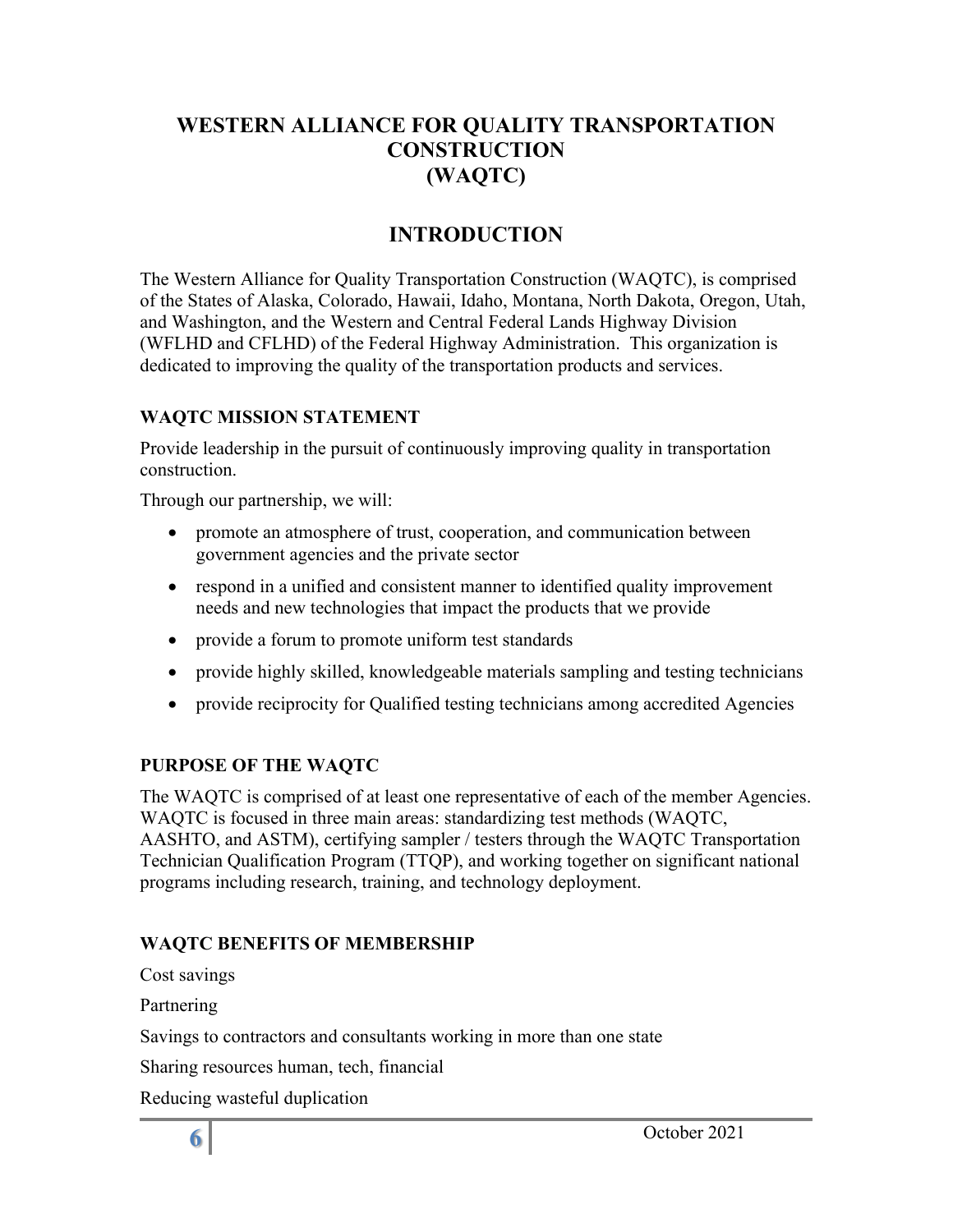### **WAQTC ORGANIZATIONAL STRUCTURE**

- Executive Board
	- Contributing Member
		- Accredited Contributing Members
	- Advisory member
	- Guest
- Transportation Technician Qualification Program (TTQP) Committees
	- Qualification Advisory Committee (QAC)
	- Agency Qualification Committee (AQC)

## **WAQTC EXECUTIVE BOARD**

The Executive Board is comprised of at least one representative of each of the member Agencies of the WAQTC. This committee is responsible for the mission, objectives, structure, policy decisions, the direction of the WAQTC, and other programs as may be undertaken in the future. Operational guidance for this committee can be found in the WAQTC Bylaws.

## **WAQTC ACCREDITED CONTRIBUTING MEMBERS**

Agencies that have agreed to follow the standards of the TTQP accreditation program will have the status of Accredited Contributing Membership on the Executive Board. These member agency representatives shall have a single vote on all operational matters of the TTQP. Further guidelines can be found in the TTQP operational agreement.

## **WAQTC TTQP QUALIFICATION ADVISORY COMMITTEE (QAC)**

The Qualification Advisory Committee (QAC) is the committee that has the principal task of overseeing technical portions of the TTQP. The QAC acts in an advisory capacity to the Executive Board and reports directly to them. The QAC reviews the program and suggests changes or updates and ensures that the program continues to meet the highest standards. Additional information is contained in WAQTC's TTQP Operational Agreement.

[http://waqtc.org/library/documents/ttqp.pdf.](http://waqtc.org/library/documents/ttqp.pdf) QAC Representative for Washington is: Randy Mawdsley [mawdslr@wsdot.wa.gov](mailto:mawdslr@wsdot.wa.gov) 360-709-5497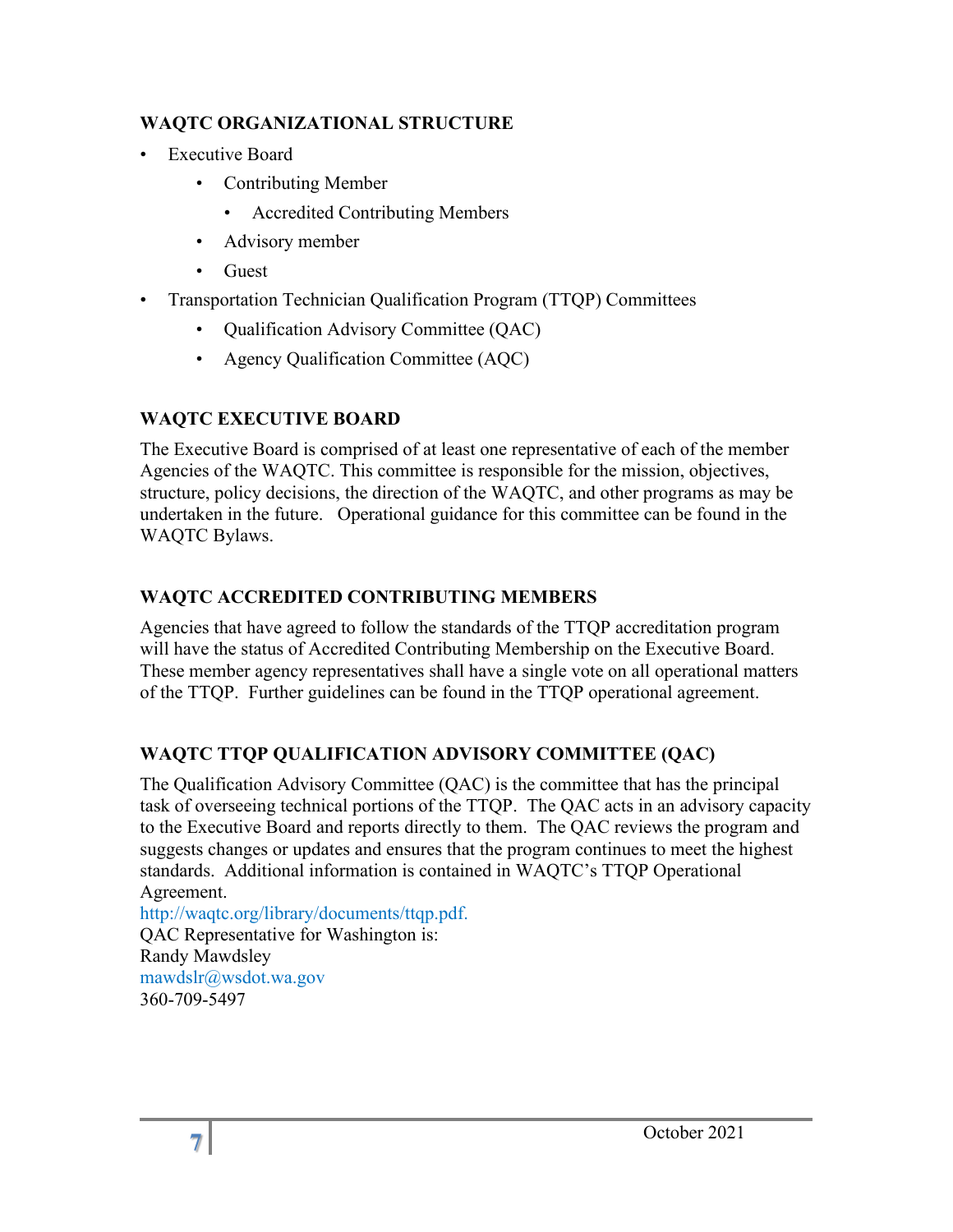## **WSDOT'S AGENCY QUALIFICATION COMMITTEE (WQC)**

WSDOT's Qualification Committee (WQC) is responsible for oversight of the Washington Department of Transportation's Testing Technician Qualification Program (WTTQP). The WQC ensures consistency in the implementation of the program. The WQC consists of a minimum of five members including a committee chair. The WSDOT Assistant State Materials Engineer, or his delegate shall serve as the WQC chair. The WQC chair will appoint the remaining committee positions. The members of the WQC are knowledgeable in the administrative procedures of the WTTQP. The WQC is responsible for hearing and acting on allegations of testing technician misconduct, laboratory misconduct and matters that determine the efficient operation of the program. Testing technician complaints brought to the WQC will follow the Testing Technician Complaint Process (*see Appendix C*).

#### **REPRESENTATIVES AND CONTACT POINTS WAQTC EXECUTIVE BOARD (CONTRIBUTING MEMBERS)**

| Michael San Angelo - AKDOT&PF     | Oak Metcalfe - MDT           |
|-----------------------------------|------------------------------|
| Michael SanAngelo@dot.state.ak.us | rmetcalfe@mt.gov             |
| Michael Voth - FHWA               | Matt Linneman - NDDOT        |
| Michael. Voth@dot.gov             | mlinneman@nd.gov             |
| Brian Ikehara - HDOT              | Larry $Ilg - O$ DOT          |
| brian.ikehara@hawaii.govv         | Larry.D.ILG@odot.state.or.us |
| Craig Wieden, CDOT                | Scott Nussbaum - UDOT        |
| Craig. Wieden@state.co.us         | snussbaum@utah.gov           |
| John Bilderback - ITD             | Garrett Webster - WSDOT      |
| john.bilderback@itd.idaho.gov     | WebsteG@wsdot.wa.gov         |

## **TTQP CONTACTS**

| Alaska<br>AKDOT&PF      | Dan Gettman<br>daniel.gettman@alaska.gov<br>$(907)$ 269-6248                  | North Dakota<br><b>NDDOT</b>               | Sharon Taylor<br>staylor@nd.gov<br>$(701)$ 328-6937               |
|-------------------------|-------------------------------------------------------------------------------|--------------------------------------------|-------------------------------------------------------------------|
| Colorado<br><b>CDOT</b> | Christopher P. Russell<br>christopher.russell@state.co.us<br>$(303)$ 398-6587 | Oregon<br>ODOT                             | Sean Parker<br>sean.p.parker@odot.state.or.us<br>$(503)$ 986-6631 |
| Hawaii<br><b>HDOT</b>   | Vacant                                                                        | Utah<br><b>UDOT</b>                        | Gilbert Arredondo<br>garredondo@utah.gov<br>$(801) 633 - 6269$    |
| Idaho<br><b>ITD</b>     | Lori Copeland<br>Lori.Copeland@itd.idaho.gov<br>$(208)$ 332-7176              | Washington<br><b>State</b><br><b>WSDOT</b> | Randy Mawdsley<br>MawdslR@wsdot.wa.gov<br>$(360)$ 709-5497        |
| Montana<br><b>MDT</b>   | <b>Misty Miner</b><br>$\text{mminer}(a)$ mt.gov<br>$(406)$ 233-3607           |                                            |                                                                   |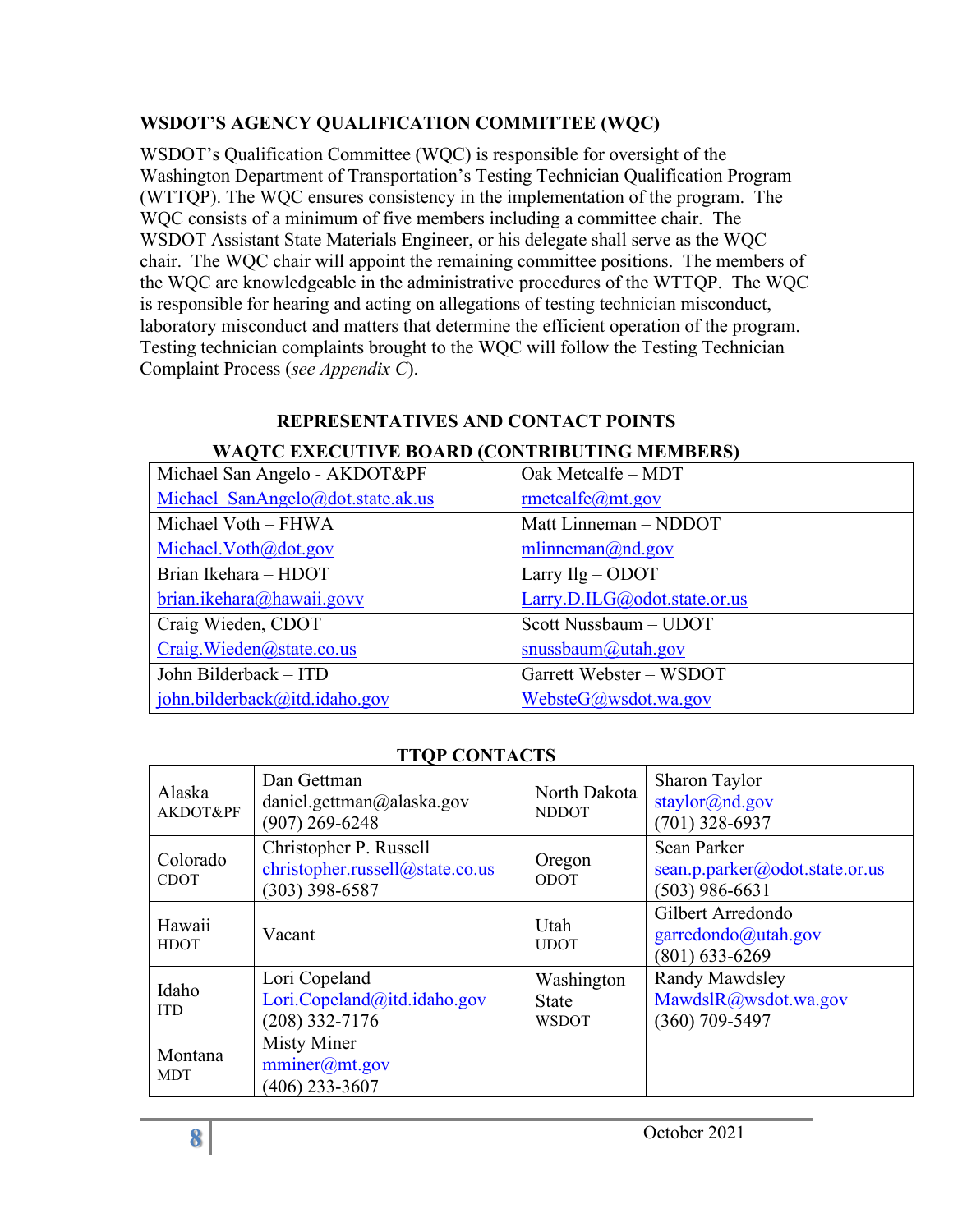Current course or qualification information, Qualified Technicians, updates, and other useful information can be accessed at **: [www.waqtc.org](http://www.waqtc.org/)** or by contacting the respective Agencies at the listed numbers.

# <span id="page-8-0"></span>**WSDOT'S TESTINGTECHNICIAN QUALIFICATION PROGRAM (WTTQP)**

## **PURPOSE OF THE WTTQP**

The purpose of this Qualification program is to provide improved quality in the transportation products that we provide. One means of accomplishing this is by ensuring that individuals have demonstrated abilities to engage in quality assurance activities (quality control, acceptance, and independent assurance) in transportation construction work under the jurisdiction of the WSDOT and those laboratories that perform WSDOT work meet an acceptable level of performance. Unless otherwise specified in the contract documents all technicians who perform WSDOT contract work will have successfully completed WSDOT's Testing Technician Qualification Program, and laboratories that perform sampling and testing on WSDOT projects will have been Qualified by the Quality Systems Laboratory Review Team.

WAQTC's TTQP consists of 7 certification modules including instructional materials used to assist in the training of sampling and testing procedures. WSDOT has adopted 5 of the 7 WAQTC certifications and training modules. Concrete Testing Technicians (CTT) and Asphalt Testing Technician I (AsTT-I) are excluded. WSDOT requires the American Concrete Institutes (ACI) concrete certification, ACI Concrete Field Testing Technician—Grade I. WAQTC Asphalt II (AsTT-II) replaces AsTT-1.

This program is prescribed to meet, in part, the requirements of The Code of Federal Regulations (CFR) 637, Subpart B - Quality Assurance Procedures for Construction.

# <span id="page-8-1"></span>**WTTQP OBJECTIVES**

- To provide highly skilled, knowledgeable materials sampling and testing technicians
- To promote uniformity and consistency in testing
- To provide reciprocity for Qualified testing technicians between WAQTC participating Agencies
- <span id="page-8-2"></span>• To create a harmonious working atmosphere between public and private employees based upon trust, open communication, and equivalency of Qualification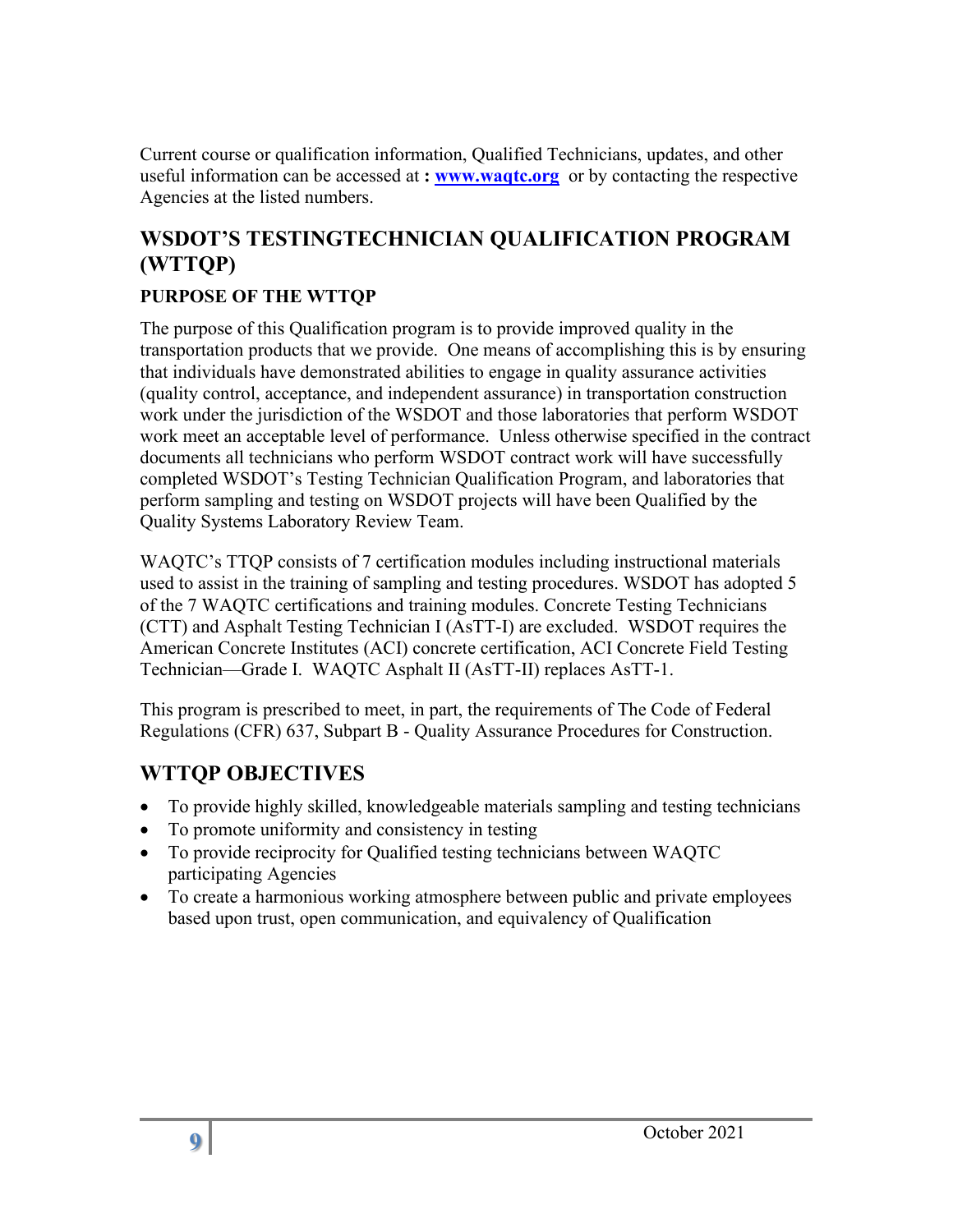# **DEFINITION OF CERTIFICATION AND QUALIFICATION (QUALIFIED)**

Within the context of this guide and program the term *Certification* is defined as confirmation (certificate) that someone has successfully met the qualification requirements, as defined elsewhere in this guide, in one of the technical areas in which WAQTC offers such credentials. *Qualification (qualified)* is defined as the demonstration of the requirements in one of these technical areas.

These are solely credentials as defined by WAQTC and establish that the recipient has demonstrated a required level of knowledge and is eligible to perform work on certain transportation projects under the jurisdiction of the member contracting Agencies or others that utilize this program. This definition does not in any way suggest an affiliation with any national or other organization that provides similar credentials, or accredits organizations to provide similar credentials, in any like areas to those that are included in the WAQTC program.

*Qualification (qualified)* is also defined as confirmation that someone has successfully met the WSDOT Method Qualification requirements, as defined elsewhere in this guide, A single Method Qualification is designed for those individuals responsible for field and/or laboratory testing of specified materials.

# <span id="page-9-0"></span>**DEFINITION OF TESTING TECHNICIAN**

The WTTQP defines testing technician as any person responsible for sampling and/or testing material for acceptance or verification. WTTQP's Testing Technician is synonymous with WAQTC's Transportation Technician.

# <span id="page-9-1"></span>**WHO MUST HOLD A CERTIFICATION/QUALIFICATION?**

All individuals responsible for sampling and or testing materials, and or, reporting test results, in any of the technical areas in which Certification/Qualification is offered, as defined elsewhere, on any project under the jurisdiction of WSDOT must hold a certificate of qualification, unless otherwise designated in the contract documents. Certification/Qualification may be granted only after successfully completing the qualification requirements of this program. "Grandfathering" or "exceptions" to the TTQP, other than as noted in the Concrete Qualification, will not be granted.

# <span id="page-9-2"></span>**QUALIFICATION / CERTIFICATION RECIPROCITY**

Testing technicians must successfully complete all requirements of a Qualification area to be considered Qualified by the TTQP in that area. A person completing these requirements, and holding a valid Certification, will then be considered Qualified to perform those specific sampling and testing functions, only, falling under that Certification in any participating Agency of the WAQTC.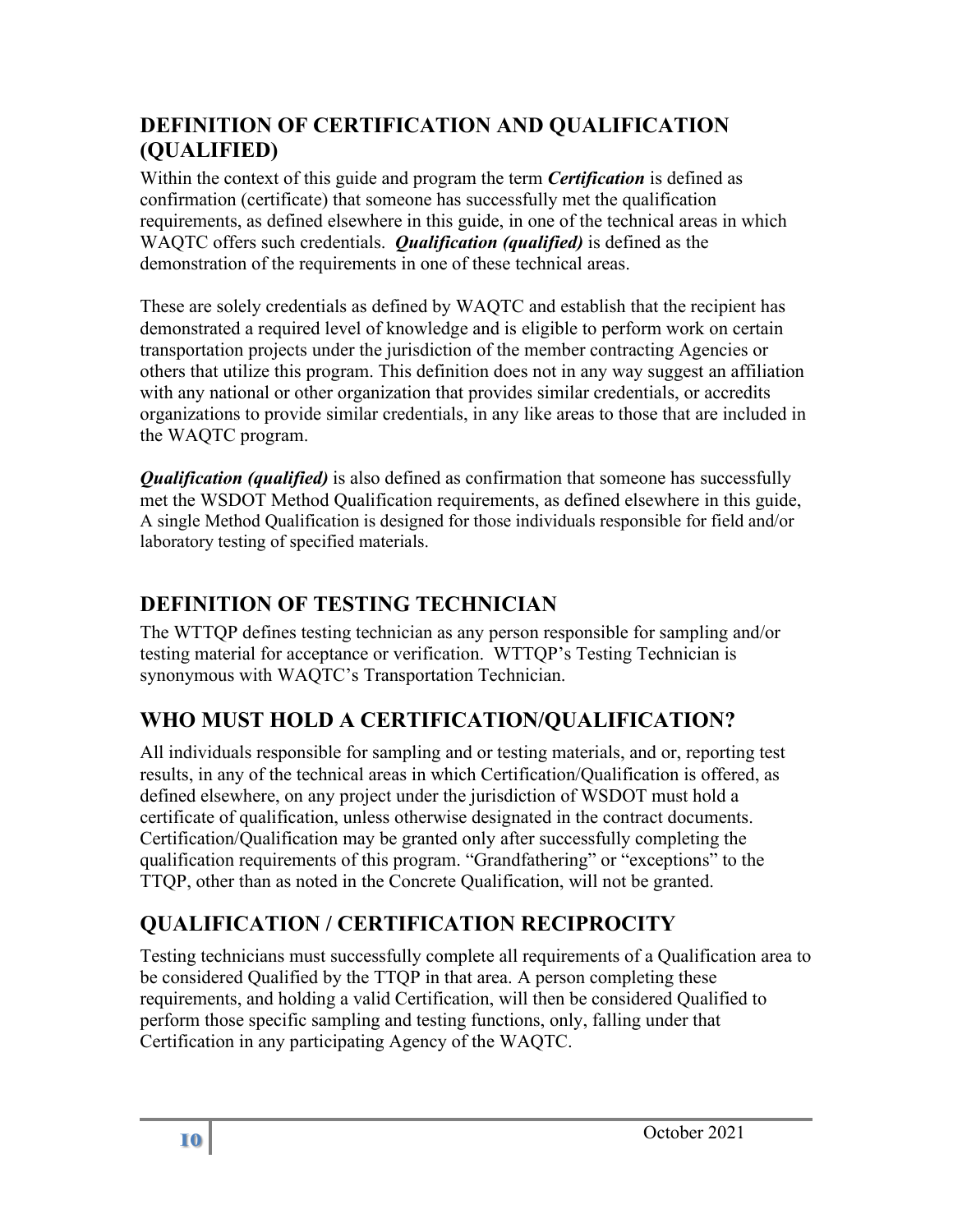Although the testing technician is considered Qualified in that area by all Agencies for the defined test methods, there may be additional Agency specific tests and contract administration or quality assurance procedures, not specifically covered in the TTQP Qualification, that the testing technician will be required by that Agency to demonstrate proficiency in. The testing technician should be aware that non-WAQTC Agencies may or may not accept any of these Qualifications. Each individual should verify specific Agency requirements prior to seeking employment.

If an Agency does not require a testing technician to successfully complete the examination requirements for all test methods contained under a Qualification module, as defined in this manual, that person will not be considered Qualified under the TTQP in that module. A testing technician must successfully complete all exam requirements before obtaining WAQTC-wide Certification. Any WAQTC Certification obtained through the WTTQP will expire after five (5) years, on the same day of the month in which all requirements were successfully completed.

# <span id="page-10-0"></span>**DISCLAIMERS**

Certification of an individual by the WAQTC TTQP indicates only that the individual has demonstrated a certain level of competence on a written or performance examination, or both, in a selected field of activity. Members of the WAQTC that are also Contracting Agencies may require Certification of individuals performing activities specified in work contracts or other activities.

Each individual or organization utilizing individuals with certifications must make its own independent judgment of the overall competence of those individuals. The WAQTC specifically disclaims any responsibility for the actions, or the failure to act, of individuals who have certifications through the TTQP.

# <span id="page-10-1"></span>**CANDIDATES WITH DISABILITIES**

Persons with disabilities and those who have special needs should notify the IAI at the time of registration so that appropriate accommodations can be made.

# <span id="page-10-2"></span>**WAQTC SAMPLING / TESTING CERTIFICATION MODULES**

Aggregate Testing Technician AgTT Asphalt Testing Technician II AsTT-II Concrete Testing Technician CTT **reciprocity thru** ACI Concrete Field Testing Technician Grade 1 In-Place Density Testing Technician DTT Embankment and Base Testing Technician EBTT Embankment and Base/In-Place Density Testing Technician EBTT/DTT

# **WSDOT SAMPLING / TESTING CERTIFICATION MODULE**

Sampling Technician ST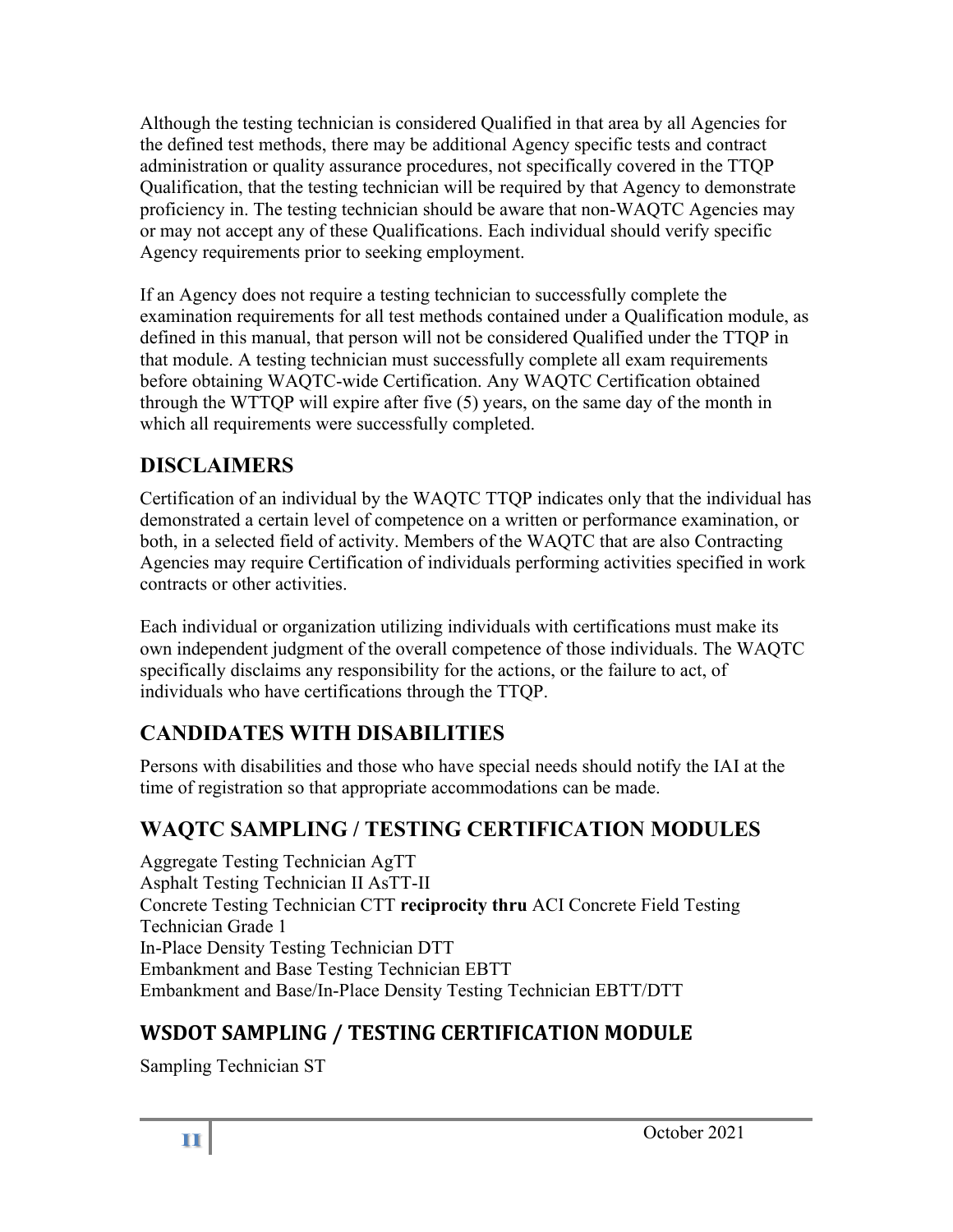# **WSDOT METHOD QUALIFICATIONS**

WSDOT Method Qualified Testing Technician MQTT

# <span id="page-11-0"></span>**QUALIFICATION / CERTIFICATION PROCESS**

To obtain a WAQTC certification or WSDOT Method Qualification, an individual will be required to pass a written and a practical examination demonstrating a knowledge and understanding of how to perform the test method(s) for each Qualification Area. A WTTQP Certified Written Exam Administrator and a WTTQP Certified Performance Exam Administrator shall administer all tests.

An individual may obtain a testing technician certification by either of the following methods:

- *Method I*
	- Meet applicable prerequisites for obtaining the Certification.
	- Forward the registration form *(appendix A or B),* and a Rights and Responsibilities Agreement *(appendix C)* signed by the testing technician. This agreement outlines the testing technician's rights and responsibilities along with the possible consequences of the abuse and/or negligence of these responsibilities. Both documents must be signed and received before taking the written examination.
	- Attend the appropriate Qualification course in its entirety
	- Successfully pass the WAQTC module or WSDOT single method written and performance examinations.

## • *Method II*

If an individual is confident of their knowledge and experience in a Qualification subject area, he/she may obtain a testing technician certification in that area, without attending a Qualification course, upon successfully completing the written and performance examination requirements as defined under each Qualification section.

The Qualification process is:

- Meet applicable prerequisites for obtaining the Certification.
- Forward the Registration Form (*appendix A or B*), and a Rights and Responsibilities Agreement (*appendix C*) signed by the testing technician. This agreement outlines the testing technicians' rights and responsibilities along with the possible consequences of the abuse and/or negligence of these responsibilities. Both documents must be signed and received before taking the written examination.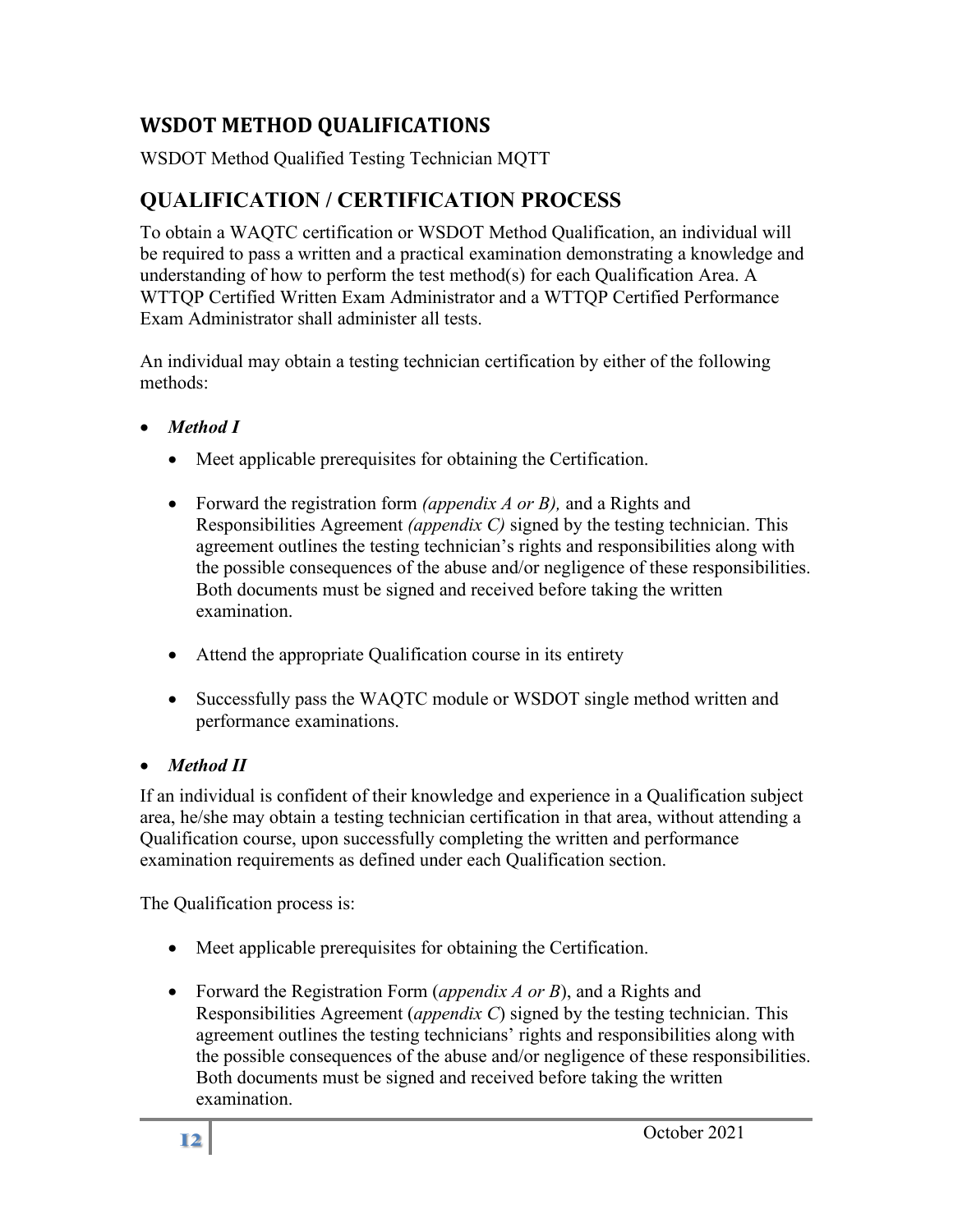• Successfully pass the WAQTC module or WSDOT single method written and performance examinations.

# <span id="page-12-0"></span>**EXAMINATION ADMINISTRATION**

The following criteria are common to the examination for each module.

#### *Written Examination*

- a. Closed Book
- b. Five (5) questions minimum per test method including multiple choice, true or false, and calculations. Exams will be in English.
- c. Written exam must be completed within  $1 \frac{1}{2}$  hrs.

## *Performance Examination*

- a. Each participant will demonstrate proficiency in the designated test methods.
- b. Open procedure, but the Examinee **will not** have access to the performance exam checklist.
- c. Each procedure must be performed within the time limit set WSDOT.
- d. The Examinee may be asked to explain various steps to the procedure to reduce the full test time. All test method time limits set by WSDOT will take into account the reduction of time due to accelerated steps.
- e. Each test method will have a performance exam checklist with a "P" or "F" checked by the Examiner.

## *Passing Score - Written/Performance*

## **Written Examination:**

- a. Initial exam (first attempt): An overall score of 70% with a minimum of 60% on any one test method.
	- An initial exam score below 60% on any one test method, will require re-examination on all test methods.
	- An initial exam overall score below 70% will require re-examination on all test methods.
- b. Re-exam (second attempt):
	- A re-examination shall be scored the same as the initial exam.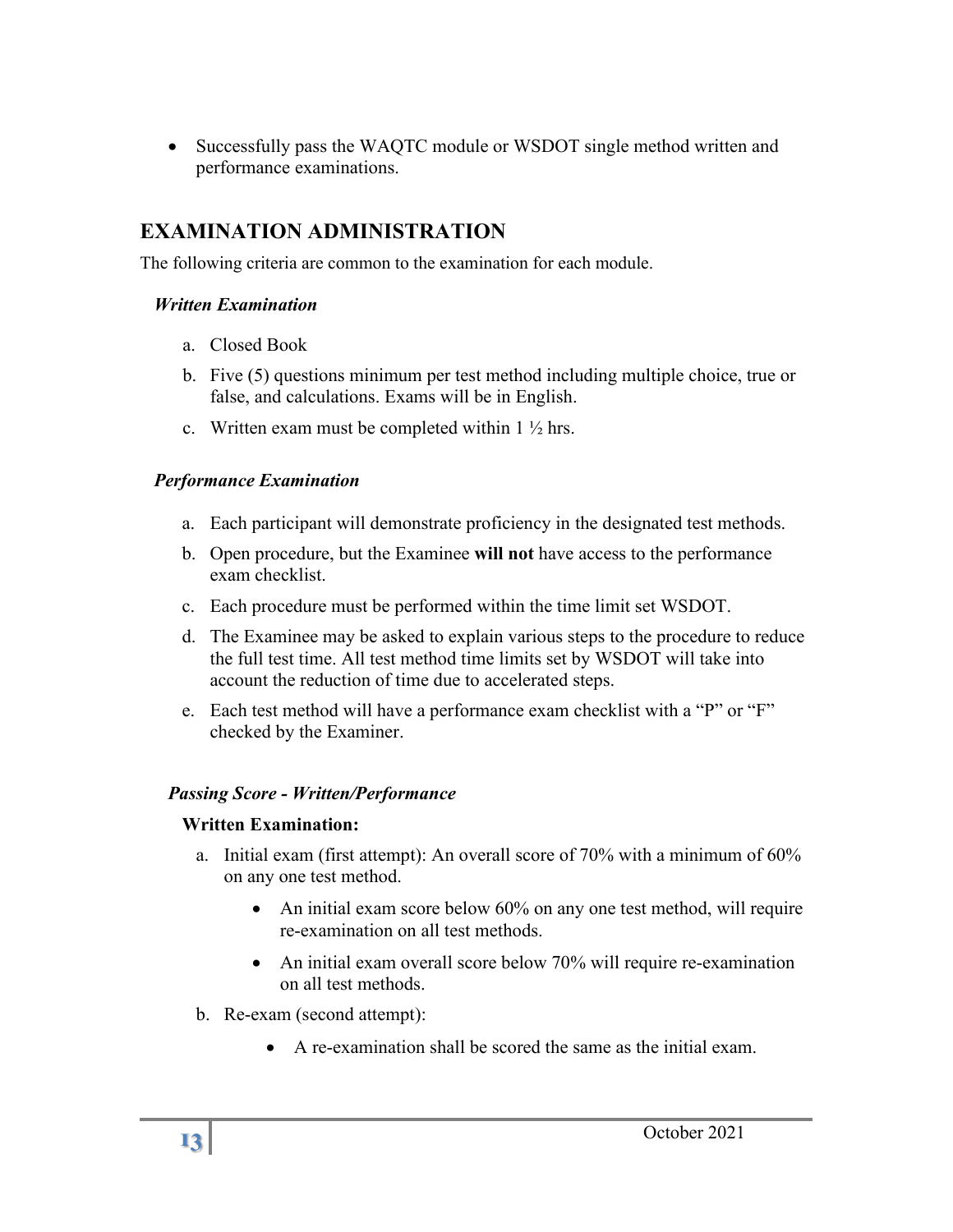#### **Performance Examination:**

To pass all performance checklists must have 100% of the blanks checked "P" and each test method must be performed within the designated time limit. The testing technician is allowed two attempts on the first exam.

#### *Re-Examination Policy*

- a. **Written:** Examinees failing the first attempt are required to retake and pass the written examination at the scheduling convenience of the Examiner, if Qualification by the WTTQP is still desired. In no case will the written exam be given before the next calendar day.
- *b.* **Performance:** Examinees failing any test method on their first attempt will be offered a second attempt, provided that 50% or more of the initial exam test methods were successfully completed. This second attempt will be scheduled by the lead examiner to take place on the day of the exam when possible. Failure of any one of the prescribed test methods on the second attempt will constitute failure of the entire performance exam.
- c. Examinees failing either the written exam or performance exam on the second attempt will be required to wait 30 days before reapplying to retest for WAQTC certification or WSDOT Method Qualification. This waiting period will be waived if the examinee attends a WAQTC sponsored or approved training course for that Qualification if Qualification is still desired. During the 30 day wait it is strongly recommended that studying, hands on training and practice in the qualification area take place.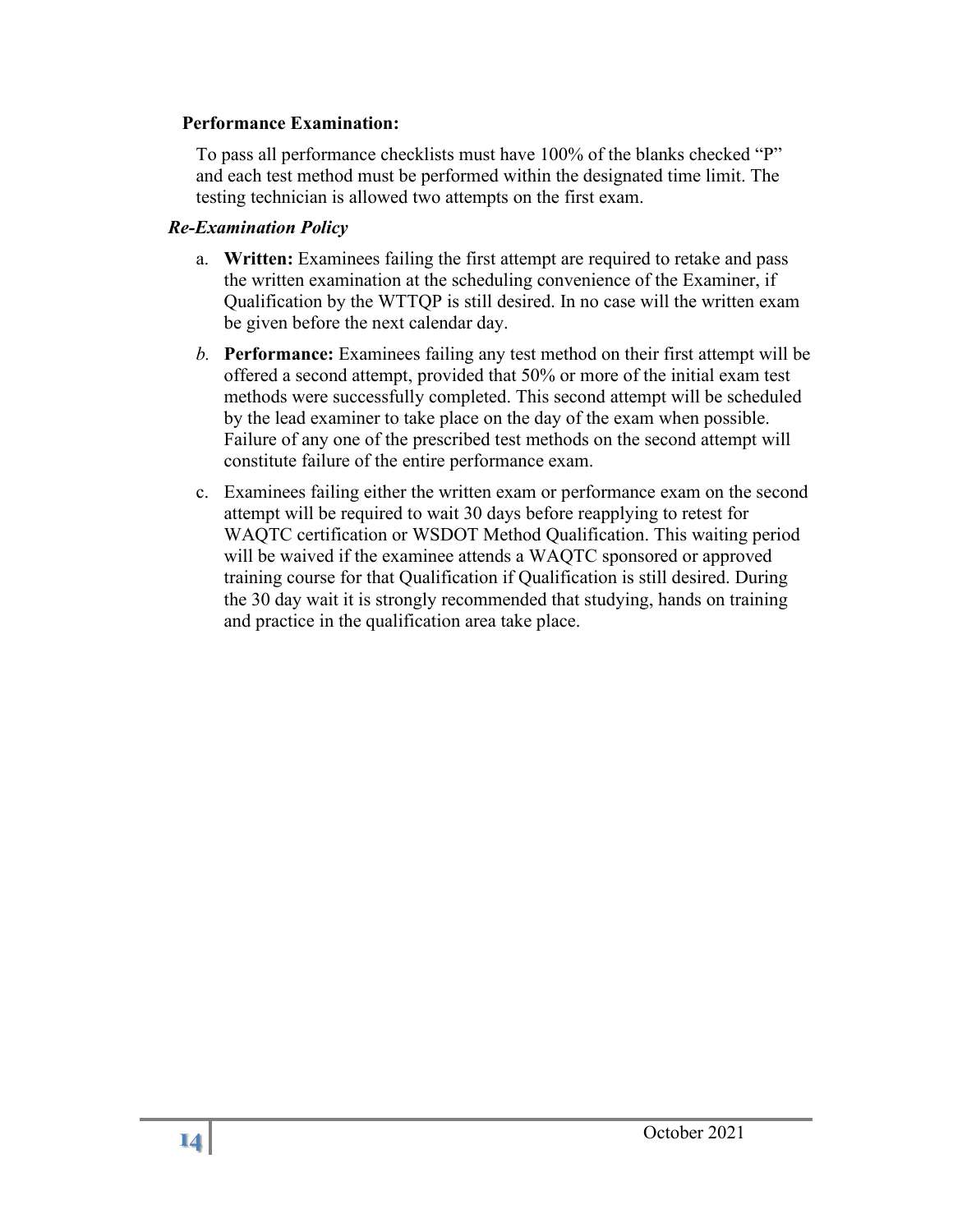## <span id="page-14-0"></span>**TESTING TECHNICIAN CERTIFICATIONS / QUALIFICATIONS**

Following is a summary of the approved Testing Technician Certifications:

## • *Aggregate Testing Technician (AgTT):*

Aggregate Certification is designed for those individuals responsible for field sampling and testing of aggregate for bases, asphalt mixtures, or Portland cement concrete.

| <b>AASHTO/</b><br><b>WAQTC</b> | <b>PROCEDURE</b>                                                                                                                                                                         | <b>TRAINING</b><br>$\mathbf{Classroom}\left(\mathbf{C}\right)$<br>Laboratory (L) | <b>EXAM</b><br>Written (W)<br>Performance (P) |
|--------------------------------|------------------------------------------------------------------------------------------------------------------------------------------------------------------------------------------|----------------------------------------------------------------------------------|-----------------------------------------------|
| R 90                           | <b>Sampling Aggregate Products</b>                                                                                                                                                       | C                                                                                | $W, P^*$                                      |
| R 76                           | Reducing Samples of Aggregate to<br><b>Testing Size</b>                                                                                                                                  | C, L                                                                             | W, P                                          |
| T 255                          | Total Evaporable Moisture Content of<br>Aggregate by Drying                                                                                                                              | C, L                                                                             | W, P                                          |
| T 27/T 11                      | Sieve Analysis of Fine and Coarse<br>Aggregate<br>Materials Finer Than 75 µm (No. 200)<br>Sieve in Mineral Aggregates by<br>Washing<br>(This is a combined field operating<br>procedure) | C, L                                                                             | $W, P^{**}$                                   |
| T 335                          | Determining the Percentage of Fracture<br>in Coarse Aggregate                                                                                                                            | C, L                                                                             | W, P                                          |
| T 176                          | Plastic Fines in Graded Aggregates and<br>Soils by Use of the Sand Equivalent Test                                                                                                       | C, L                                                                             | W, P                                          |

## **TEST METHODS FOR AGGREGATE CERTIFICATION**

\* The Examinee may either be asked to physically sample materials or only to explain the sampling process during this portion of the performance examination.

\*\* WSDOT will require a written and performance examination on method B, which may require that a technician seeking employment in another Agency will have to demonstrate proficiency in a different method also.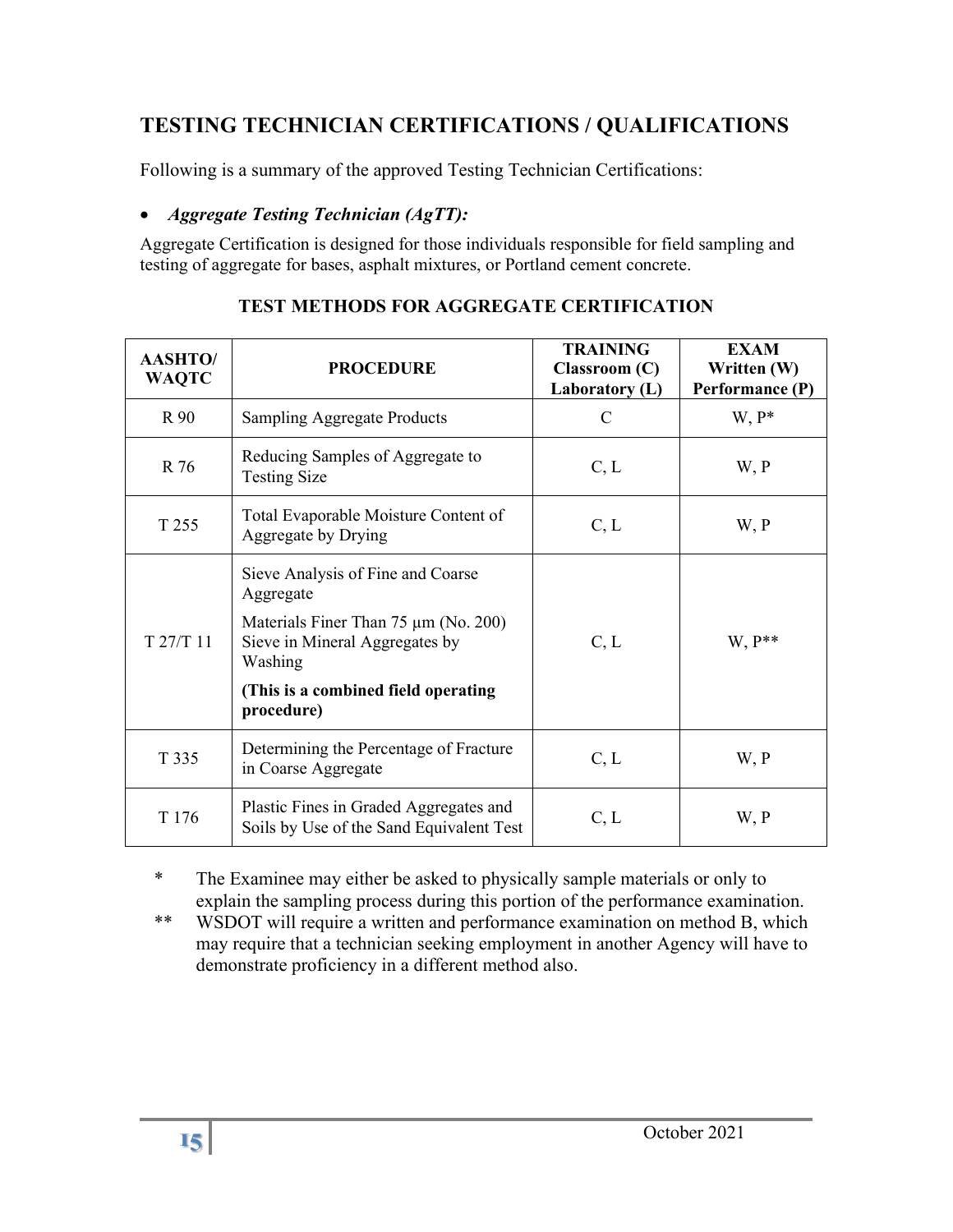## • *Asphalt Testing Technician II (AsTT-II):*

Asphalt II Certification is designed for those individuals responsible for field sampling and testing of asphalt mixtures.

| <b>AASHTO/</b><br><b>WAQTC</b> | <b>PROCEDURE</b>                                                                                                                | <b>TRAINING</b><br>Classroom (C)<br>Laboratory (L) | <b>EXAM</b><br>Written (W)<br>Performance (P) |
|--------------------------------|---------------------------------------------------------------------------------------------------------------------------------|----------------------------------------------------|-----------------------------------------------|
| R 97                           | <b>Sampling Asphalt Mixtures</b>                                                                                                | $\mathbf C$                                        | $W, P^*$                                      |
| R 47                           | Reducing Samples of Asphalt Mixtures to<br><b>Testing Size</b>                                                                  | C, L                                               | W, P                                          |
| T 329                          | Moisture Content of Asphalt Mixtures by<br>Oven Method                                                                          | C, L                                               | W, P                                          |
| T 308                          | Determining the Asphalt Binder Content<br>of Asphalt Mixtures by the Ignition<br>Method                                         | C, L                                               | W, P                                          |
| T 209                          | Theoretical Maximum Specific Gravity<br>(G <sub>mm</sub> ) and Density of Asphalt Mixtures                                      | C, L                                               | W, P                                          |
| T 166                          | Bulk Specific Gravity (G <sub>mb</sub> )of<br><b>Compacted Asphalt Mixtures Using</b><br><b>Saturated Surface-Dry Specimens</b> | C, L                                               | W, P                                          |
| R 66                           | <b>Sampling Asphalt Materials</b>                                                                                               | $\mathbf C$                                        | W                                             |
| T 30                           | Mechanical Analysis of Extracted<br>Aggregate                                                                                   | C, L                                               | W, P                                          |
| T 312                          | Preparing and Determining the Density of<br>Asphalt Mixture Specimens by Means of<br>the Superpave Gyratory Compactor           | C, L                                               | W, P                                          |
| TM 13                          | Volumetric Properties of Asphalt<br><b>Mixtures</b>                                                                             | $\mathcal{C}$                                      | W, P                                          |

### **TEST METHODS FOR ASPHALT II CERTIFICATION**

\* The Examinee may either be asked to physically sample materials or may only be asked to explain the sampling process during this portion of the performance examination.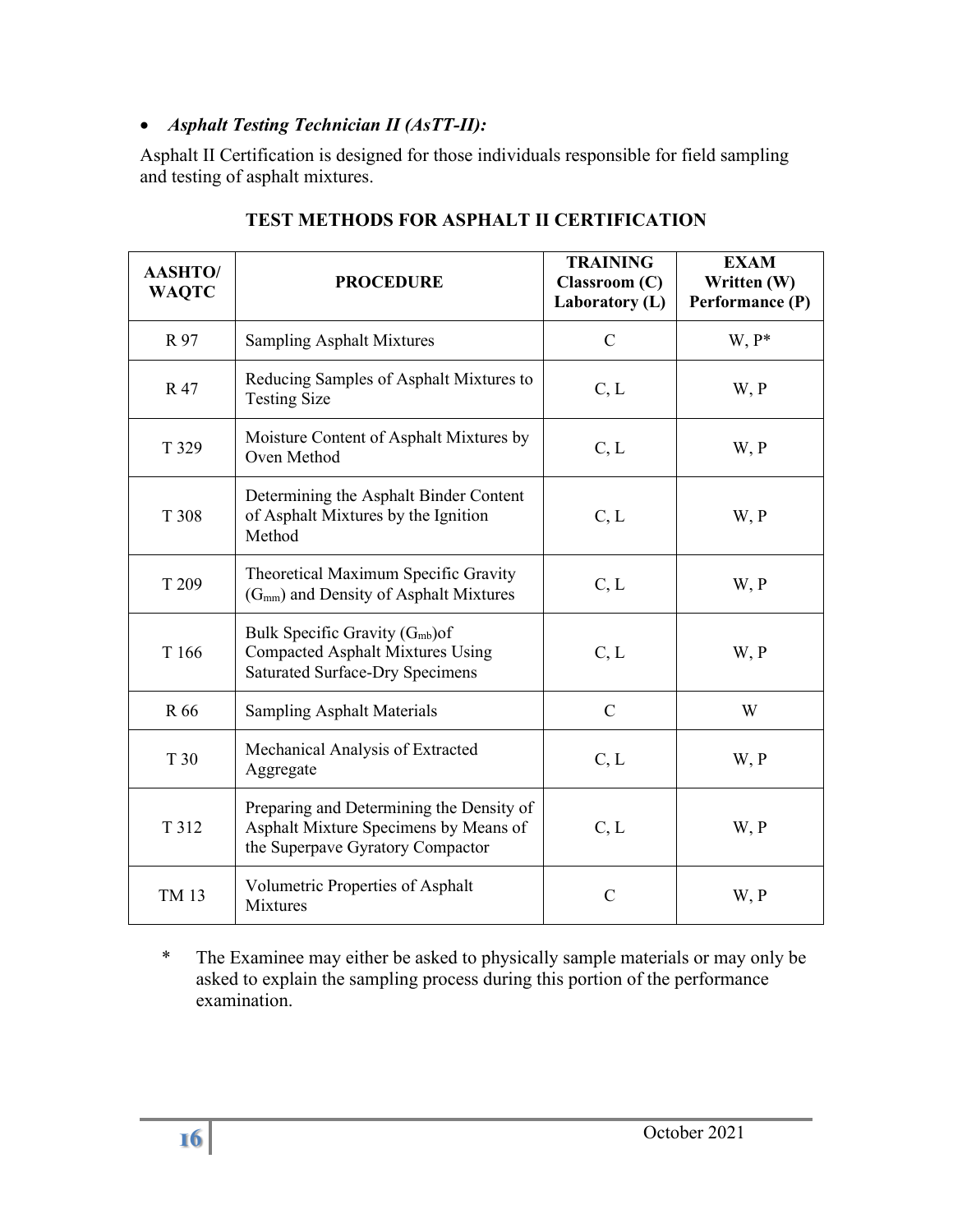• *Concrete Testing Technician (CTT):*

Concrete Certification is designed for those individuals responsible for field sampling and testing of cement concrete. *WSDOT requires an ACI certification for all concrete field-testing testing technicians. Per the WAQTC's Transportation Testing Technician Qualification Program Administration Manual, a WAQTC CTT Qualification will be granted when the following steps are completed:*

#### **Reciprocity for ACI (American Concrete Institute) Certification "Concrete Field-Testing Technician Grade 1"**

- WAQTC recognizes ACI CFT as an equivalent to WAQTC's CTT. WSDOT will grant reciprocity by submitting evidence of a valid ACI certification ( an electronic or hard copy of their ACI Certification Results Report) completed Registration form *(Appendix A or B)* and Rights and Responsibilities form (*Appendix C*).
- For individuals requesting to receive a WAQTC Qualification in Concrete through the ACI reciprocity clause it is recommended that a review of the testing standards listed below occurs. The ACI certification process requires performing ASTM standard test methods. ASTM standards may or may not be the same as the AASHTO and WAQTC standard test methods required by this Qualification.
- By signing the WAQTC Rights and Responsibilities Agreement form, an individual pledges to follow the applicable AASHTO and WAQTC test methods when sampling or testing on jobsites requiring WAQTC Qualifications.

| <b>ASTM</b> /<br><b>ACI</b>             | <b>AASHTO</b> /<br><b>WAQTC</b> | <b>PROCEDURE</b>                                                           |  |
|-----------------------------------------|---------------------------------|----------------------------------------------------------------------------|--|
| C1064/C10<br>64M                        | T 309                           | Temperature of Freshly Mixed Hydraulic-Cement Concrete                     |  |
| C <sub>172</sub> /C <sub>172</sub><br>M | TM <sub>2</sub>                 | <b>Sampling Freshly Mixed Concrete</b>                                     |  |
| C143/C143<br>M                          | T <sub>119</sub>                | Slump of Hydraulic-Cement Concrete                                         |  |
| C <sub>138</sub> /C <sub>138</sub><br>M | T 121                           | Density (Unit Weight), Yield, and Air Content (Gravimetric) of<br>Concrete |  |
| C231/C231<br>M                          | T 152                           | Air Content of Freshly Mixed Concrete by the Pressure Method               |  |
| C173/C173<br>M                          | T 196                           | Air Content of Freshly Mixed Concrete by the Volumetric Method             |  |
| C31/C31M                                | R 100                           | Making and Curing Concrete Test Specimens in the Field                     |  |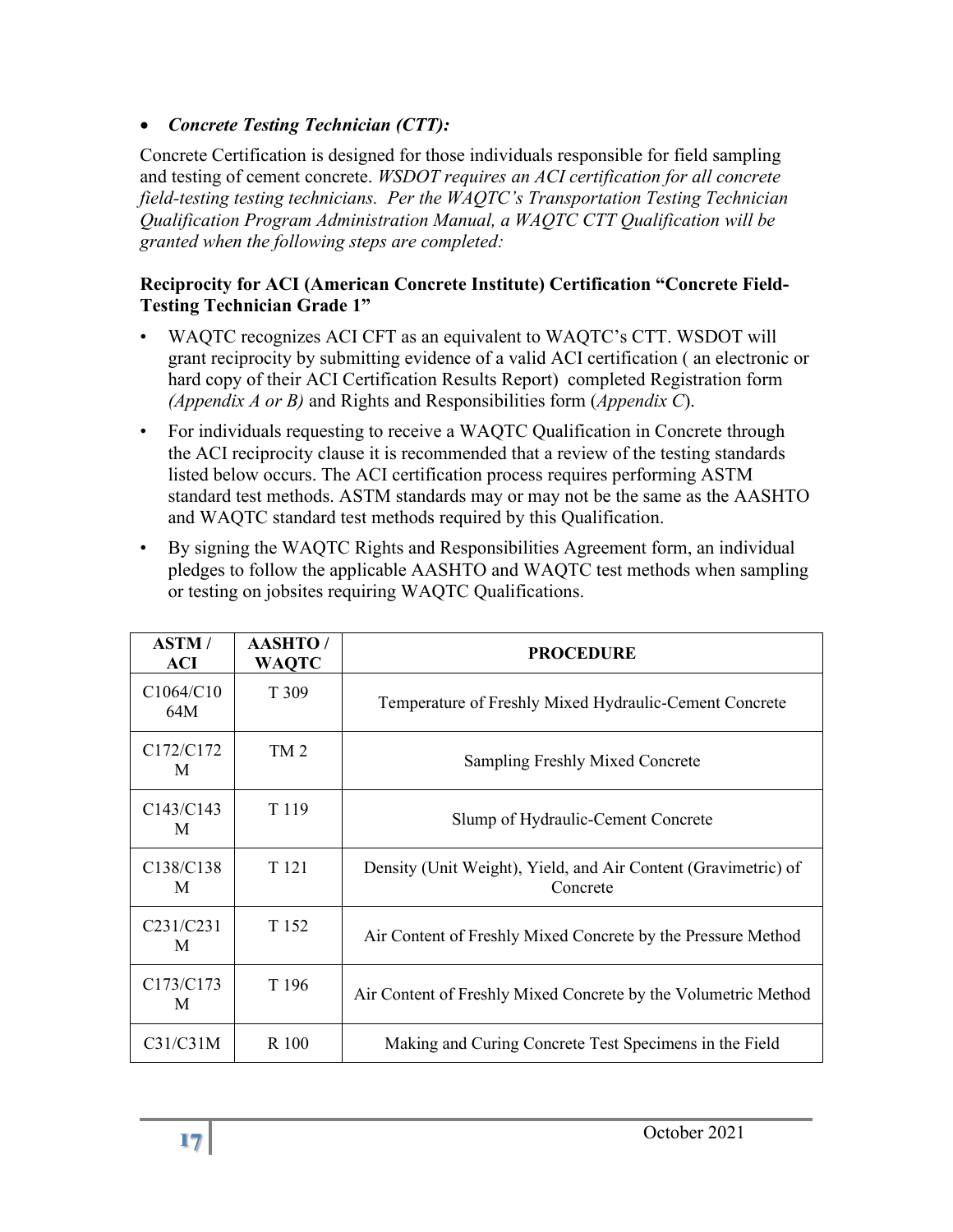#### • *Embankment and Base Testing Technician (EBTT):*

Embankment and Base Certification is designed for those individuals responsible for testing of soils and soil aggregate mixtures.

| <b>AASHTO/</b><br><b>WAQTC</b> | <b>PROCEDURE</b>                                                                                                                                                                                                                                                     | <b>TRAINING</b><br>$\mathbf{Classroom}(\mathbf{C})$<br>Laboratory (L) | <b>EXAM</b><br>Written (W)<br>Performance (P) |
|--------------------------------|----------------------------------------------------------------------------------------------------------------------------------------------------------------------------------------------------------------------------------------------------------------------|-----------------------------------------------------------------------|-----------------------------------------------|
| T 255/T 265                    | Total Moisture Evaporable Content of<br>Aggregate by Drying / Laboratory<br>Determination of Moisture Content of Soils<br>(This is a combined field operating<br>procedure)                                                                                          | C, L                                                                  | W, P                                          |
| T 99/T 180                     | Moisture-Density Relations of Soils Using a<br>$2.5$ -kg $(5.5$ -lb) Rammer and a 305-mm<br>(12-in.) Drop / Moisture-Density Relations of<br>Soils Using a 4.54-kg (10-lb) Rammer and a<br>457-mm (18-in.) Drop<br>(This is a combined field operating<br>procedure) | C, L                                                                  | $W, P^{**}$                                   |
| R 75                           | Developing a Family of Curves                                                                                                                                                                                                                                        | $\mathcal{C}$                                                         | W, P                                          |
| T 85                           | Specific Gravity and Absorption of Coarse<br>Aggregate                                                                                                                                                                                                               | C, L                                                                  | W, P                                          |

#### **TEST METHODS FOR EMBANKMENT AND BASE CERTIFICATION**

\*\* WSDOT will require a written and performance examination on one of these two methods, AASHTO T 99 or AAASHTO T 180, which may require that a technician seeking employment in another Agency will have to demonstrate proficiency in the other method also.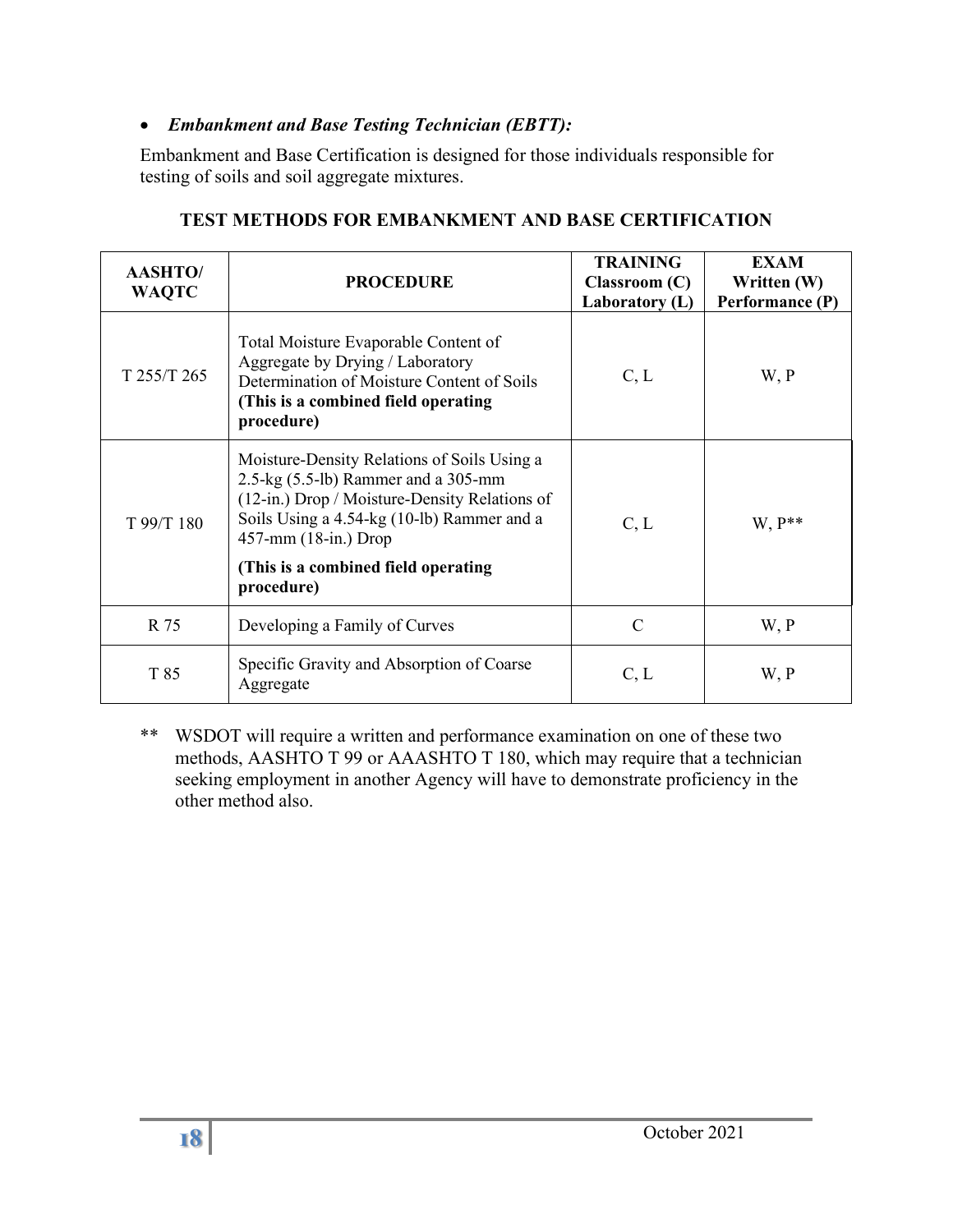#### • *In-Place Density Technician (DTT):*

In-Place Density Certification is designed for those individuals responsible for field testing for In-Place Density on soils, soil aggregate mixtures, aggregate products, and bituminous mixes.

#### *Prerequisites for Certification in In-Place Density:*

*• The examinee* must hold a Certificate of Radiation Safety Training that meets the requirements of the United States Nuclear Regulatory Commission (NRC) and the Washington Department of Health (DOH). (A copy must be included with registration submittal.) HAZMAT Training for the Portable Nuclear Gauge.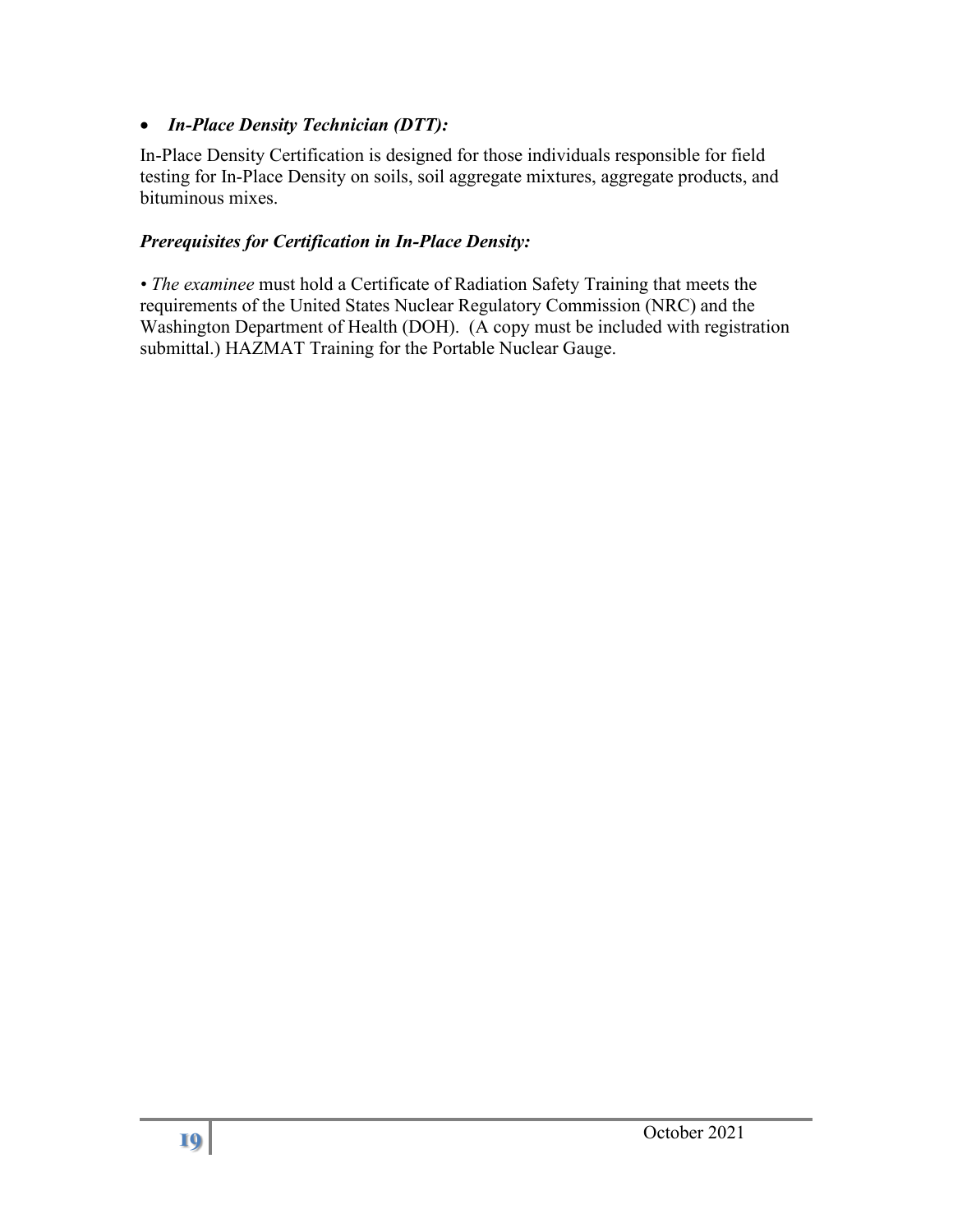#### **TEST METHODS FOR IN-PLACE DENSITY CERTIFICATION**

| <b>AASHTO/</b><br><b>WAQTC</b> | <b>PROCEDURE</b>                                                                                                                                                                                                                           | <b>TRAINING</b><br>Classroom (C)<br>Laboratory (L) | <b>EXAM</b><br>Written (W)<br>Performance (P) |
|--------------------------------|--------------------------------------------------------------------------------------------------------------------------------------------------------------------------------------------------------------------------------------------|----------------------------------------------------|-----------------------------------------------|
| T 255/T 265                    | Total Evaporable Moisture Content of<br>Aggregate by Drying /Laboratory<br>Determination of Moisture Content of Soils<br>(This is a combined field operating<br>procedure)                                                                 | C, L                                               | W, P                                          |
| T 99/T 180                     | Moisture-Density Relations Using a 2.5 -kg<br>$(5.5-lb)$ Rammer and a 305-mm $(12-in.)$ Drop<br>/ Moisture-Density Relations Using a 4.5<br>4-kg (10-lb) Rammer and a 457-mm (18-in.)<br>Drop Soils<br>(This is a combined field operating | $\mathcal{C}$                                      | W                                             |
|                                | procedure)                                                                                                                                                                                                                                 |                                                    |                                               |
| R 75                           | Developing a Family of Curves                                                                                                                                                                                                              | $\mathcal{C}$                                      |                                               |
| T 272                          | One Point Method for Determining<br>Maximum Dry Density and Optimum<br>Moisture                                                                                                                                                            | C, L                                               | $W, P^{**}$                                   |
| T 85                           | Specific Gravity and Absorption of Coarse<br>Aggregate                                                                                                                                                                                     | $\overline{C}$                                     |                                               |
| T 310                          | In-Place Density and Moisture Content of<br>Soil and Soil Aggregate by Nuclear Methods                                                                                                                                                     | C, L                                               | W, P                                          |
| T 209                          | Theoretical Maximum Specific Gravity $(G_{mm})$<br>of Asphalt Mixtures                                                                                                                                                                     | $\overline{C}$                                     |                                               |
| T 166                          | Bulk Specific Gravity (G <sub>sb</sub> ) of Compacted<br>Asphalt Mixtures Using Saturated Surface-<br>Dry Specimens                                                                                                                        | $\mathcal{C}$                                      |                                               |
| T 355                          | In-Place Density of Asphalt Mixtures by<br>Nuclear Method                                                                                                                                                                                  | C, L                                               | W, P                                          |

\*\* WSDOT will require a performance examination on one of the two methods, AASHTO T 99 or AAASHTO T 180, which may require that a technician seeking employment in another Agency will have to demonstrate proficiency in the other method.

Note: Course work may also include field use of WSDOT Test Method T 606.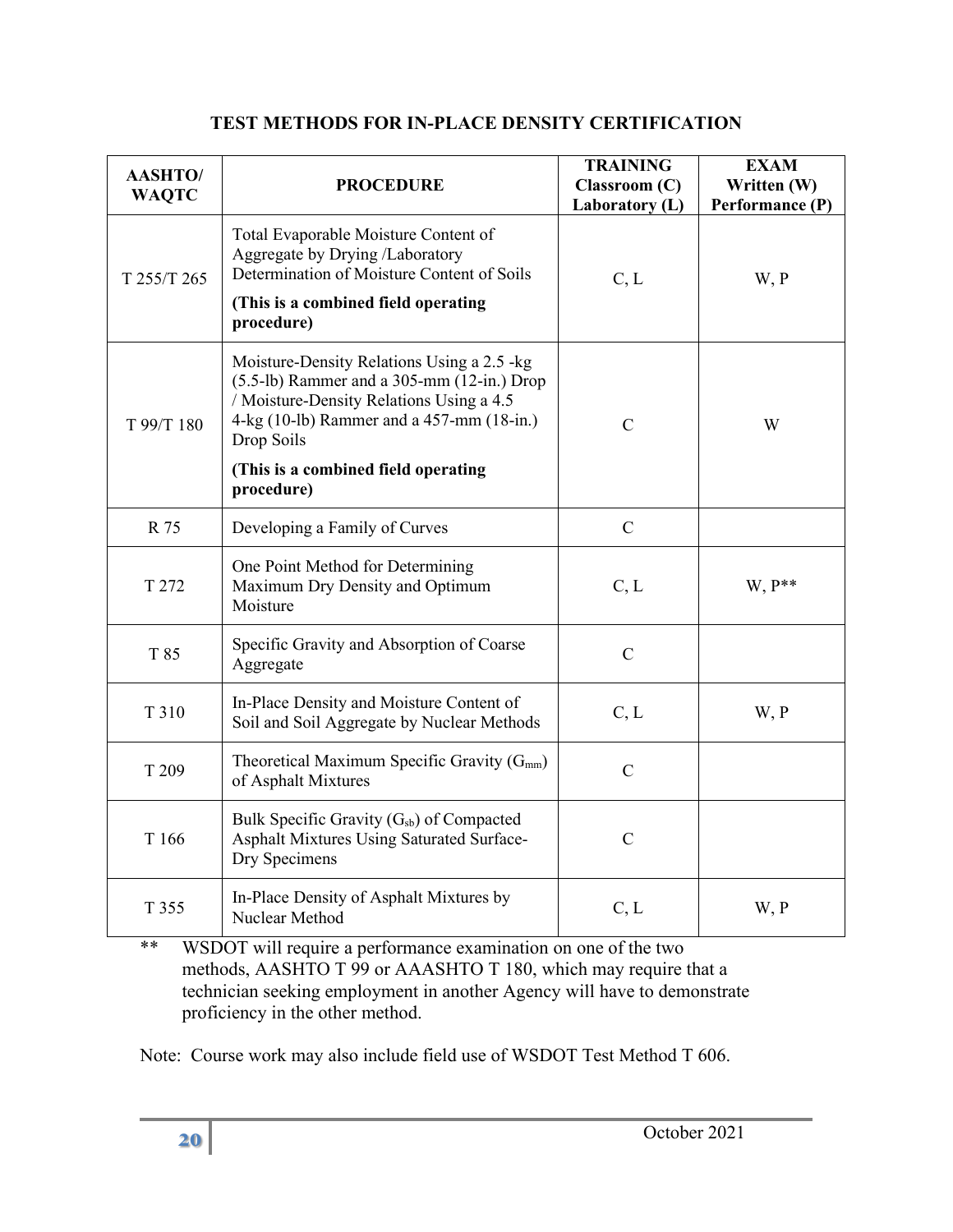#### • *Embankment and Base/In-Place Density Testing Technician (EBTT/DTT):*

Embankment and Base / In-Place Density Certification is designed for those individuals responsible for field sampling and testing of soils and soil aggregate mixtures and field testing in-place density on soils, soil aggregate mixtures, aggregate products, and asphalt mixtures.

#### *Prerequisites for Certification in Embankment and Base/In-Place Density Testing Technician (EBTT/DTT):*

*• The examinee* must hold a Certificate of Radiation Safety Training that meets the requirements of the United States Nuclear Regulatory Commission (NRC) and the Washington Department of Health (DOH). (A copy must be included with registration submittal.) HAZMAT Training for the Portable Nuclear Gauge.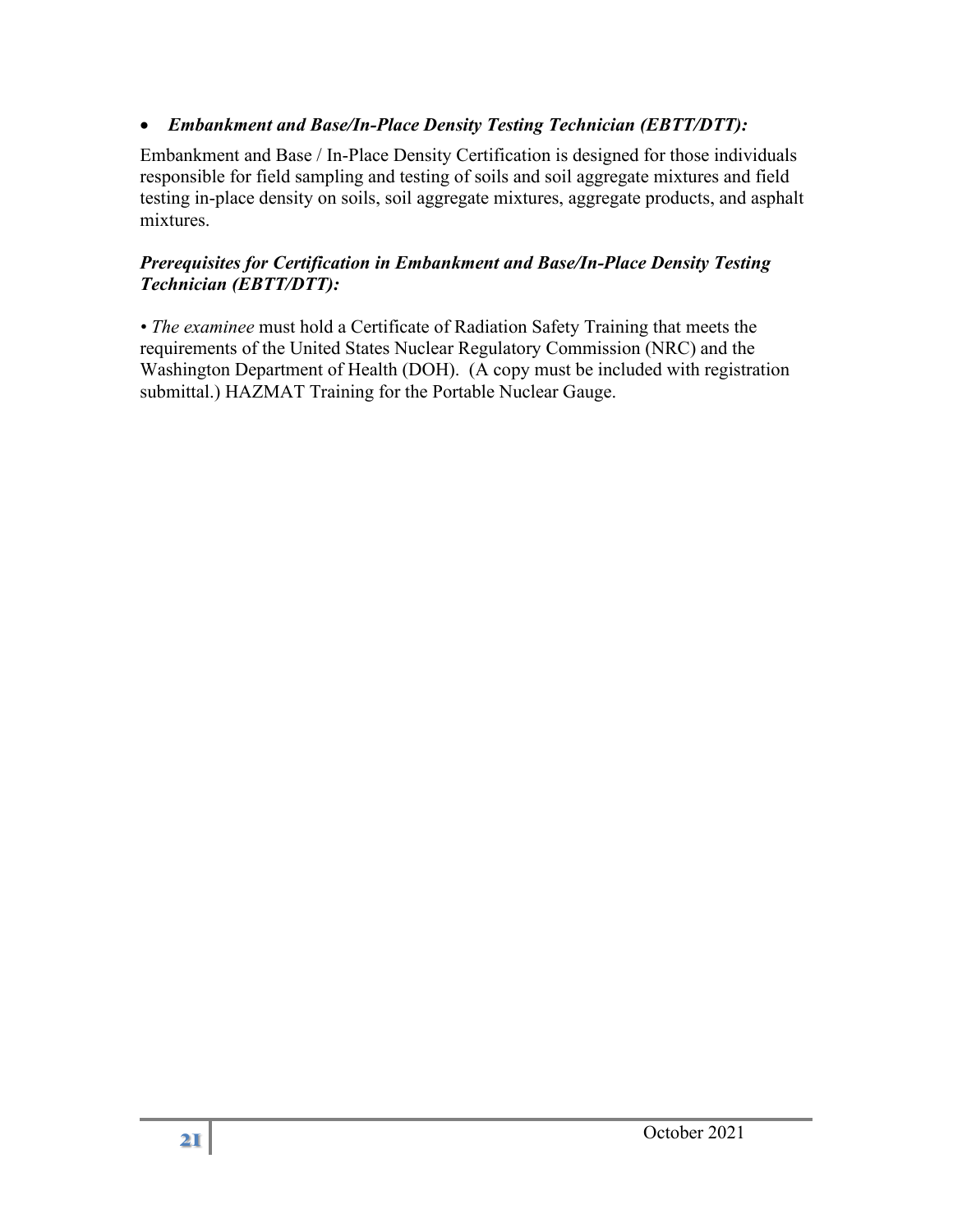#### **TEST METHODS FOR EMBANKMENT AND BASE / IN-PLACE DENSITY CERTIFICATION**

| <b>AASHTO/</b><br><b>WAQTC</b> | <b>PROCEDURE</b>                                                                                                                                                                                                                                 | <b>TRAINING</b><br>Classroom (C)<br>Laboratory (L) | <b>EXAM</b><br>Written (W)<br>Performance (P) |
|--------------------------------|--------------------------------------------------------------------------------------------------------------------------------------------------------------------------------------------------------------------------------------------------|----------------------------------------------------|-----------------------------------------------|
| T 255/T 265                    | Total Evaporable Moisture Content of<br>Aggregate by Drying /Laboratory<br>Determination of Moisture Content of Soils<br>(This is a combined field operating<br>procedure)                                                                       | C, L                                               | W, P                                          |
| T 99/T 180                     | Moisture-Density Relations Using a 2.5 -kg<br>$(5.5-lb)$ Rammer and a 305-mm (12-in.) Drop /<br>Moisture-Density Relations Using a 4.5<br>4-kg (10-lb) Rammer and a 457-mm (18-in.)<br>Drop<br>(This is a combined field operating<br>procedure) | C, L                                               | $W, P^{**}$                                   |
| R 75                           | Developing a Family of Curves                                                                                                                                                                                                                    | $\mathbf C$                                        | W, P                                          |
| T 272                          | One Point Method for Determining Maximum<br>Dry Density and Optimum Moisture                                                                                                                                                                     | C, L                                               | W. P**                                        |
| T 85                           | Specific Gravity and Absorption of Coarse<br>Aggregate                                                                                                                                                                                           | C, L                                               | W, P                                          |
| T 310                          | In-Place Density and Moisture Content of Soil<br>and Soil Aggregate by Nuclear Methods                                                                                                                                                           | C, L                                               | W, P                                          |
| T 209                          | Theoretical Maximum Specific Gravity $(G_{mm})$<br>of Asphalt Mixtures                                                                                                                                                                           | $\mathcal{C}$                                      |                                               |
| T 166                          | Bulk Specific Gravity (G <sub>sb</sub> ) of Compacted<br>Asphalt Mixtures Using Saturated Surface-Dry<br>Specimens                                                                                                                               | $\mathbf C$                                        |                                               |
| T 355                          | In-Place Density of Asphalt Mixtures by<br>Nuclear Methods                                                                                                                                                                                       | C, L                                               | W, P                                          |

\*\* WSDOT will require a written and performance examination on one of these two methods, AASHTO T 99 or AAASHTO T 180, which may require that a technician seeking employment in another Agency will have to demonstrate proficiency in the other method also.

Note: Course work may also include field use of WSDOT Test Method T 606.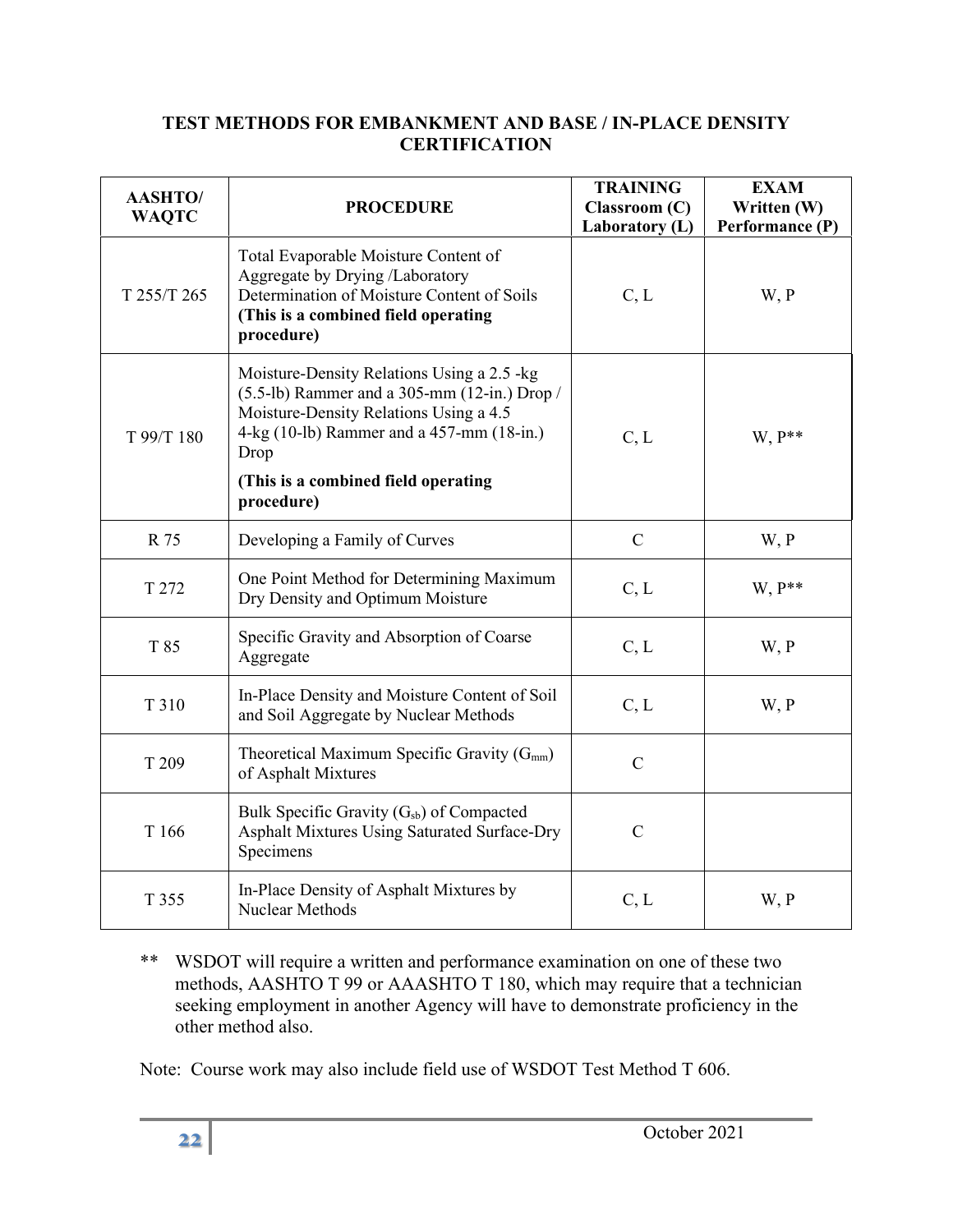#### • *Sampling Technician (ST):*

Sampling Certification is designed for those individuals responsible for field sampling of aggregates and bituminous mixtures.

| <b>AASHTO/</b><br><b>WAQTC</b> | <b>PROCEDURE</b>                   | <b>EXAM</b><br>Written (W)<br>Performance (P) |
|--------------------------------|------------------------------------|-----------------------------------------------|
| R 90                           | <b>Sampling Aggregate Products</b> | W, P                                          |
| R 97                           | Sampling Asphalt Mixtures          | W, P                                          |
| R 66                           | <b>Sampling Asphalt Materials</b>  | W                                             |

#### **TEST METHODS FOR SAMPLING CERTIFICATION**

The Examinee may either be asked to physically sample materials or may only be asked to explain the sampling process during this portion of the performance examination.

## • *WSDOT Method Qualification Testing Technician (MQTT):*

A single Method Qualification is designed for those individuals responsible for field and/or laboratory testing of specified materials.

*Refer to the WSDOT Materials Manual to identify test methods for MQTT. All Method Qualifications require a written and performance exam.*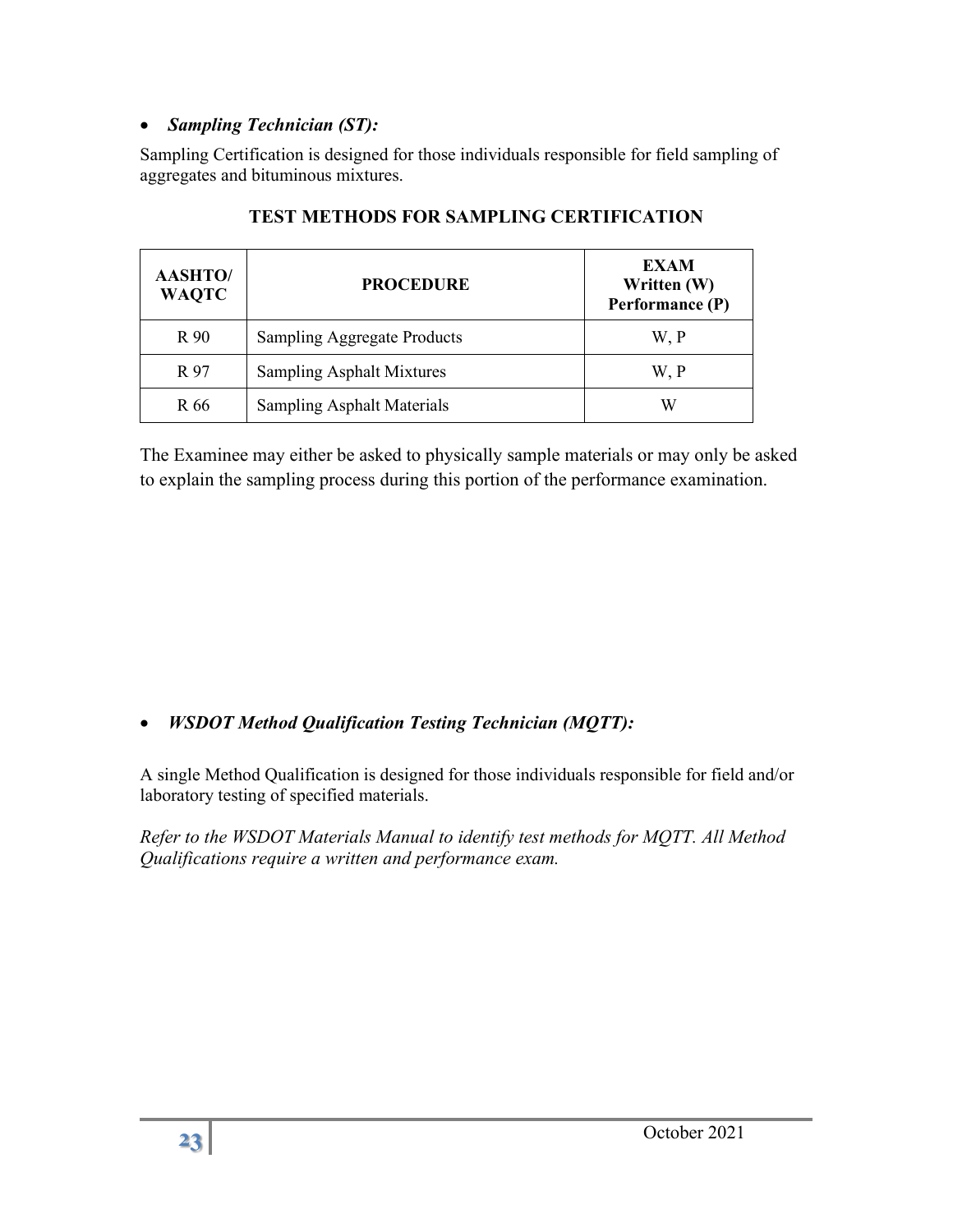# <span id="page-23-0"></span>**WSDOT EMPLOYEE EXAMINATION REGISTRATION**

WSDOT employees registering for the written and performance examination must complete a Registration form *(Appendix A)* and a Rights and Responsibilities Agreement form *(Appendix C)* for each module where certification is desired.

Both forms are available online at: WSDOT - [Construction Materials Services](https://www.wsdot.wa.gov/Business/MaterialsLab/ConstructionMaterials.htm)

Submit both forms to the Region Independent Assurance Inspector (IAI). The Region IAI will send a receipt of the registration to the applicant with the date and time of both examinations.

| <b>Region</b>        | Email                    | <b>Phone Number</b> |
|----------------------|--------------------------|---------------------|
| <b>Northwest</b>     |                          |                     |
| <b>Brian Curtis</b>  | curtisb $@$ wsdot.wa.gov | 206-768-5930        |
| Larry Worcester      | worcesl@wsdot.wa.gov     | 206-768-5926        |
| Olympic              |                          |                     |
| Mark Willoughby      | willoum@wsdot.wa.gov     | 360-704-3277        |
| Tam Nguyen           | nguyeta@wsdot.wa.gov     | 360-704-3231        |
| <b>Southwest</b>     |                          |                     |
| Clay Cartner         | cartnee@wsdot.wa.gov     | 360-905-2238        |
| <b>South Central</b> |                          |                     |
| Mike Rhoades         | rhoadem@wsdot.wa.gov     | 509-577-1798        |
| Zac Childress        | childrz@wsdot.wa.gov     | 509-577-1793        |
| <b>North Central</b> |                          |                     |
| <b>Todd Demott</b>   | demottt@wsdot.wa.gov     | 509-667-3034        |
| <b>Matt Martinez</b> | martima@wsdot.wa.gov     | 509-667-3037        |
| <b>Eastern</b>       |                          |                     |
| Tom Hoff             | hofft@wsdot.wa.gov       | 509-324-6176        |
| <b>TBD</b>           |                          |                     |

Below are the Region IAI's email and telephone numbers.

# <span id="page-23-1"></span>**CANCELLING EXAM**

If for some reason, you are not able to be present for the examinations you will need to contact the Region IAI at least one day prior to the exam.

# <span id="page-23-2"></span>**NON-WSDOT EMPLOYEE EXAMINATION REGISTRATION**

WSDOT's agreement with the Northwest Council of Engineering Labs (NWCEL) allows training and / or examination sessions to be administered to consultant and contractor employees, and general public. Individuals wishing to obtain certification in qualification areas: Aggregate, AgTT; Asphalt II, AsTT II; Embankment, EbTT; & In Place Density, DTT; can register for the appropriate training and or examination session at; http://www.nwcel.org/.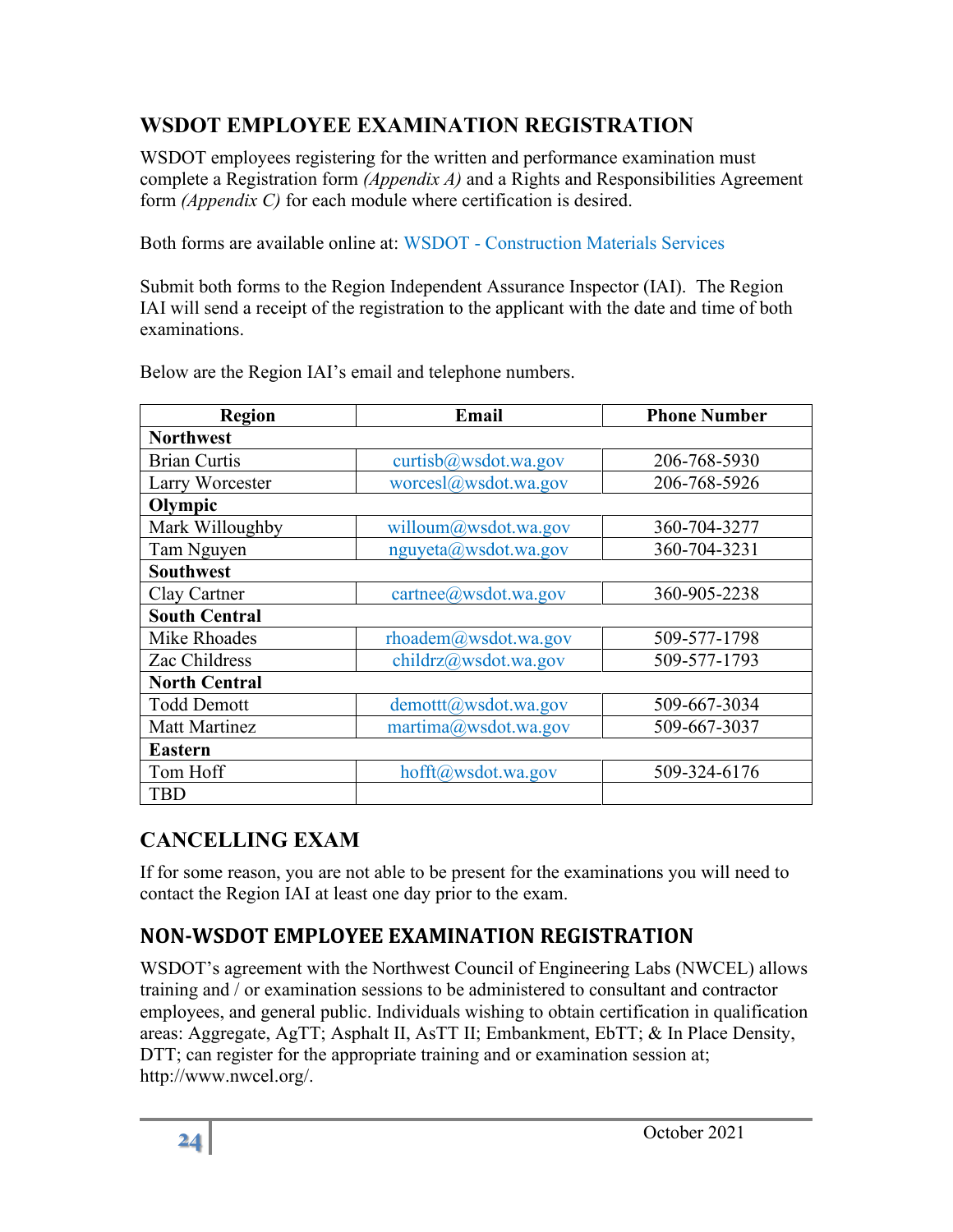## **DOCUMENTATION OF CERTIFICATION/QUALIFICATION**

Upon the successful completion of the examination(s), the participant's name will be entered into the WSDOT Qualified Testing Technician database. The WSDOT Qualified Testing Technician database will be linked to the WAQTC website. WSDOT State Materials Laboratory will maintain the official registry on the WAQTC website. WSDOT WAQTC Qualification numbers are uniquely assigned and will be numbers from 60,000- 79,999. The number assigned with the first Qualification will remain with that employee no matter if additional Qualifications are attained through other WAQTC Agencies.

## <span id="page-24-0"></span>**INDEPENDENT ASSURANCE AUDITS**

Independent Assurance (IA) audits determine an Active Testers (Active Testing Technicians) conformance to the sampling and testing procedures listed in the WSDOT Materials Manual. An IA audit shall be performed a minimum of once per calendar year on all Active Testers. An Active Tester is any testing technician that performs sampling and / or testing for acceptance or verification on WSDOT contracts. A Region IAI will perform the IA audit and submit a report to the Project Engineer, Region Materials Engineer and the Quality Systems Manager.

Each calendar year, it is the Active Testers responsibility to notify the region IAI by phone or email within 15 days of any sampling or testing. Failure to notify the region IAI of your initial testing, in any module certification or method qualification each year is an act of Negligence and may jeopardize any or all certifications/qualifications.

Some scenarios may allow an IA audit observation to be performed remotely/virtually if bandwidth, platform, and devices being used are deemed satisfactory. Unforeseen conditions of an unknown nature, as determined by the WTTQP, may allow an IA audit observation to be performed by the means of verbal review. As soon as practical or conditions allow, an in person follow up observation shall be scheduled.

# <span id="page-24-1"></span>**CERTIFICATION / QUALIFICAION RENEWAL**

<span id="page-24-2"></span>WSDOT's WAQTC Certifications and Method Qualifications are valid for five (5) years. The testing technician is responsible for making arrangements for obtaining their applicable Certification/Qualification renewal and must do so before the expiration date of that Certification/Qualification. Procedures for Certification/Qualification renewal are the same as for initial Certification/Qualification. Renewal training may or may not be offered. It is the responsibility of the testing technician to stay current of changes to test procedures. WSDOT employees should contact the region IAI for certification / qualification renewal arrangements.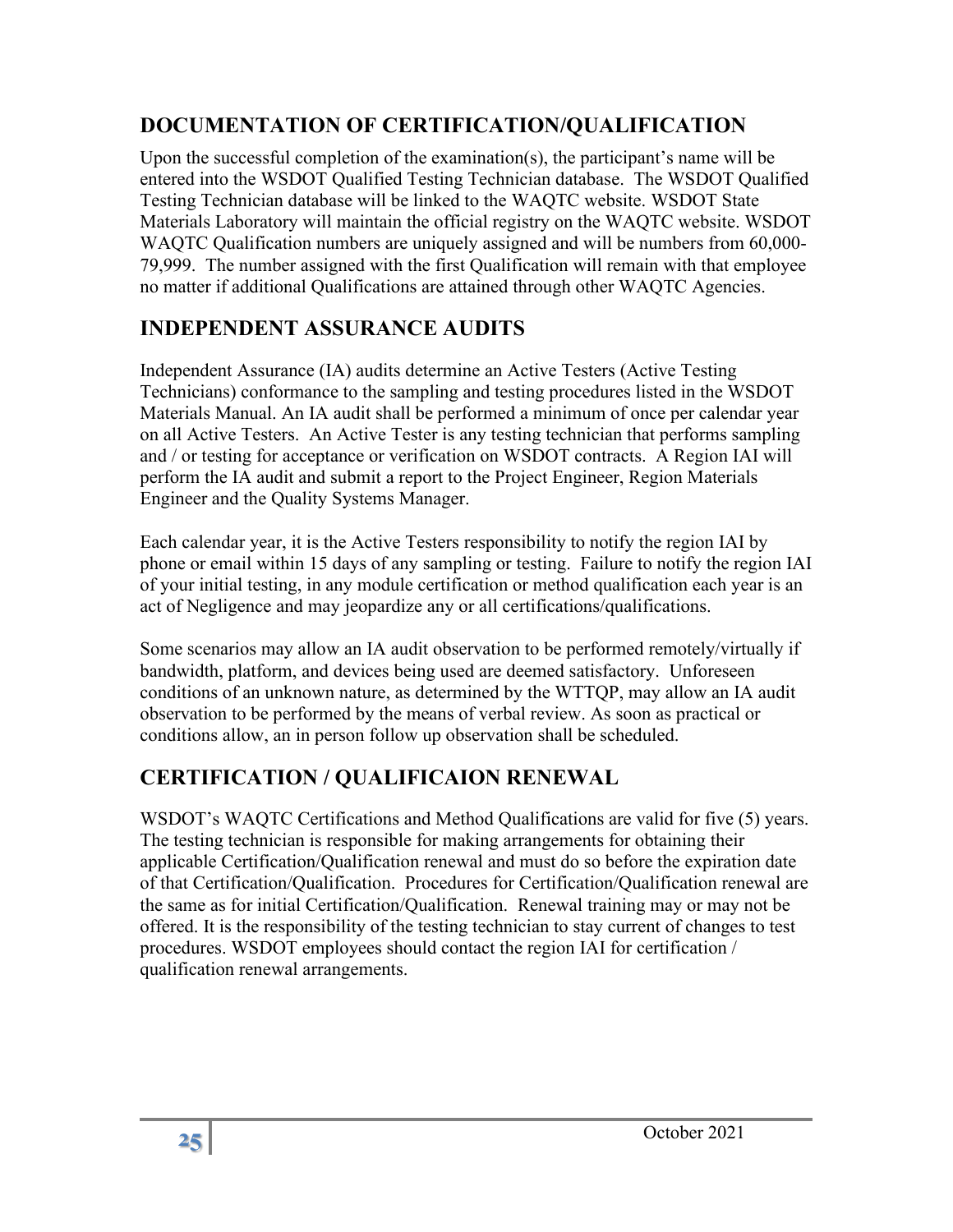## **REVOCATION OR SUSPENSION OF CERTIFICATION / QUALIFICATION**

Revocation or suspension of Certification / Qualification in the responsibility of WSDOT's WQC.

The process for revocation or suspension of Certification / Qualification is outlined in Appendix D (*Testing Technician Complaint Process*). All official complaints will be reviewed by the QSM and discussed with the Region IAI prior to raising the complaint to the WSDOT Qualification Committee (WQC) level.

The WQC may revoke or suspend a testing technician's Certifications or Qualifications at any time. Proposed revocations will be sent to the individual in writing along with the individual's right to appeal the proposed revocation. A proposed revocation becomes effective the 16th business day from the date the letter is sent by the WQC and will be affirmed, modified, or vacated following any appeal.

A testing technician whose Certifications have been revoked or suspended will be reported to WAQTC member States per the WAQTC Administration Manual and the TTQP Operational Agreement.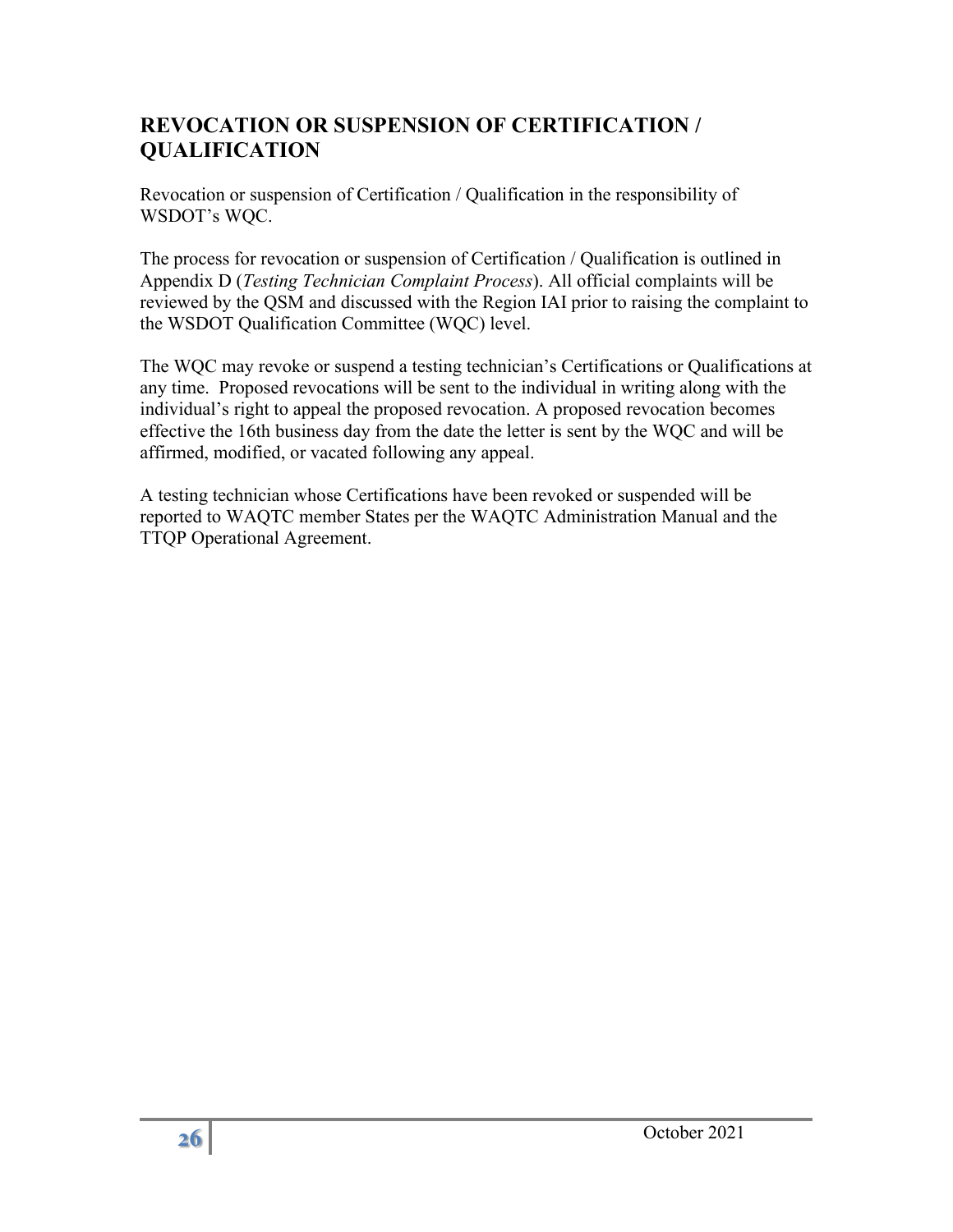#### APPENDIX A

# <span id="page-26-0"></span>**WSDOT WAQTC TRANSPORTATION TESTING TECHNICIAN QUALIFICATION PROGRAM**

#### **REGISTRATION FORM FOR WSDOT EMPLOYEES**

| Name:          |                             |                  | Region:     |  |
|----------------|-----------------------------|------------------|-------------|--|
| Phone #:       |                             |                  | Office:     |  |
| Email Address: |                             |                  | Supervisor: |  |
|                | WAQTC Certified: $Yes \Box$ | $\overline{N_0}$ | WAQTC ID#:  |  |

| Desired Certification / Method Qualification<br>(select one qualification per form submitted)            |                                                |  |
|----------------------------------------------------------------------------------------------------------|------------------------------------------------|--|
| Renewal: $\Box$<br>Original: $\Box$                                                                      |                                                |  |
| $\Box$ Aggregate Testing Technician (AgTT)                                                               | $\Box$ Asphalt Testing Technician II (AsTT-II) |  |
| $\Box$ Concrete Testing Technician (CTT) / ACI<br>$\Box$ Sampling Technician (ST)                        |                                                |  |
| $\Box$ In-Place Density Testing Technician (DTT)<br>$\Box$ Embankment and Base Testing Technician (EBTT) |                                                |  |
| $\Box$ Embankment and Base / In-Place Density Testing Technician (EBTT/DTT)                              |                                                |  |
| $\Box$ Method Qualified Testing Technician (MQTT) / Identify Test Method:                                |                                                |  |

Testing Technicians seeking Certification/Qualification in one of the designated specialties should consult WSDOT's Registration, Policies & Information Handbook (RP&IH) for Certification/Qualification criteria, prerequisites, other policies and requirements, and general information.

- - - - - - - - - - - - - - - - - - - - - - - - - - - - - - - - - - - - - - - - - - - - - - - - - - - - - - - - - - -

Please do not write below this line. For Administration use only.

| Written Examination Date:     | Administrator: |  |
|-------------------------------|----------------|--|
| Fail $\Box$<br>Pass $\Box$    | WAQTC ID#:     |  |
| Performance Examination Date: | Examiner:      |  |
| Fail<br>Pass                  | WAQTC ID#:     |  |

| Signature of WQC Chair or | QTC ID#:<br><b>WAOT</b> |  |
|---------------------------|-------------------------|--|
| Designee:                 | Date:                   |  |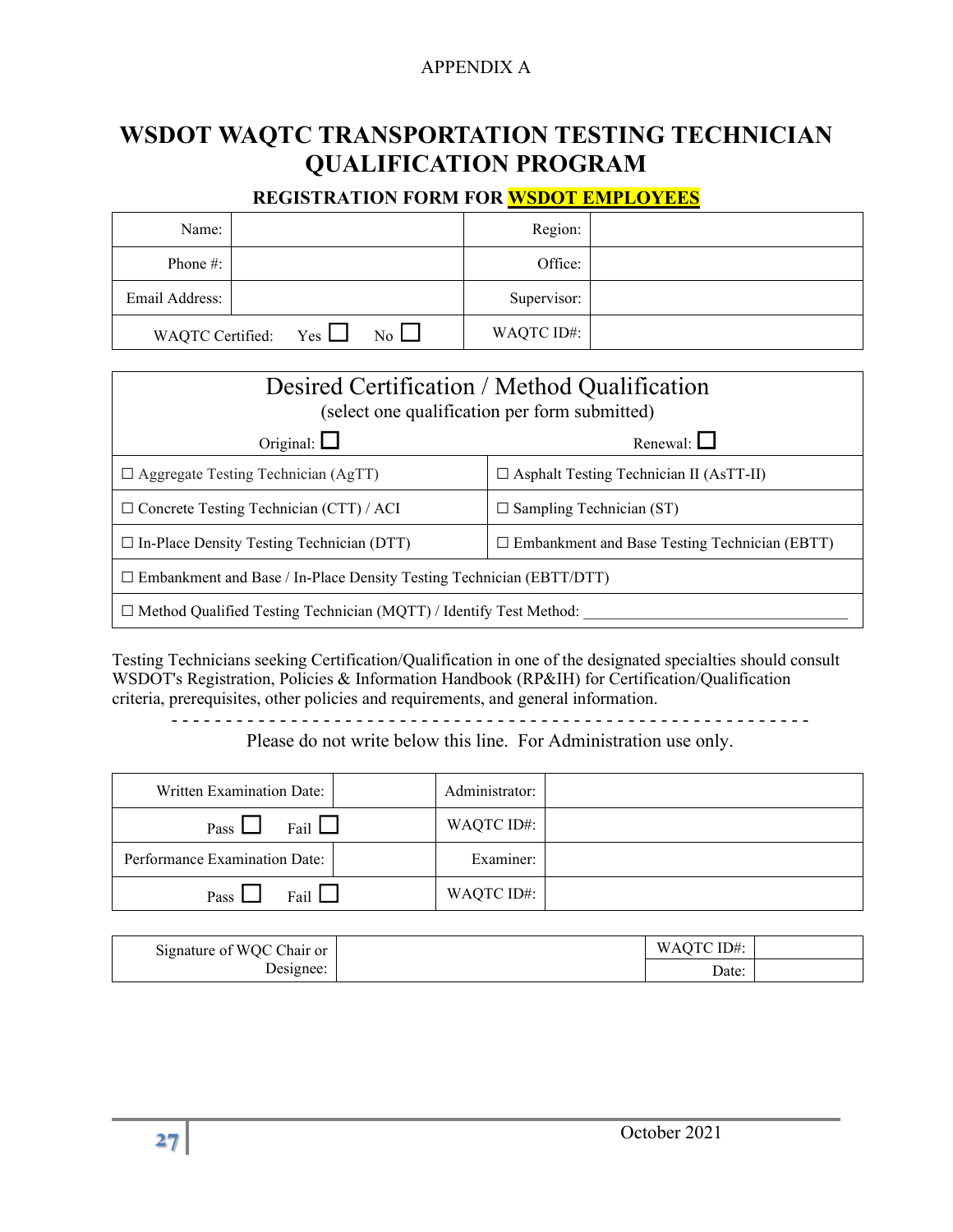#### APPENDIX B

# **WSDOT WAQTC TRANSPORTATION TESTING TECHNICIAN QUALIFICATION PROGRAM**

#### **REGISTRATION FORM FOR NON-WSDOT EMPLOYEES**

| Name:          |                                                 |                            |  |
|----------------|-------------------------------------------------|----------------------------|--|
| Phone #:       |                                                 | Personal Address:          |  |
| Email Address: |                                                 |                            |  |
| Employer:      |                                                 | <b>Technical Director:</b> |  |
|                | WAQTC Certified: $Yes \Box$<br>$\overline{N_0}$ | WAQTC ID#:                 |  |

| Desired Certification / Method Qualification<br>(select one qualification per form submitted)            |                                                |  |  |
|----------------------------------------------------------------------------------------------------------|------------------------------------------------|--|--|
| Renewal: $\Box$<br>Original: $\Box$                                                                      |                                                |  |  |
| $\Box$ Aggregate Testing Technician (AgTT)                                                               | $\Box$ Asphalt Testing Technician II (AsTT-II) |  |  |
| $\Box$ Concrete Testing Technician (CTT) / ACI<br>$\Box$ Sampling Technician (ST)                        |                                                |  |  |
| $\Box$ In-Place Density Testing Technician (DTT)<br>$\Box$ Embankment and Base Testing Technician (EBTT) |                                                |  |  |
| $\square$ Embankment and Base / In-Place Density Testing Technician (EBTT/DTT)                           |                                                |  |  |
| $\Box$ Method Qualified Testing Technician (MQTT) / Identify Test Method:                                |                                                |  |  |

Testing Technicians seeking Certification/Qualification in one of the designated specialties should consult WSDOT's Registration, Policies & Information Handbook (RP&IH) for Certification/Qualification criteria, prerequisites, other policies and requirements, and general information.

- - - - - - - - - - - - - - - - - - - - - - - - - - - - - - - - - - - - - - - - - - - - - - - - - - - - - - - - - - -

#### Please do not write below this line. For Administration use only.

| Written Examination Date:     | Administrator: |  |
|-------------------------------|----------------|--|
| Fail $\Box$<br>Pass $\Box$    | WAQTC ID#:     |  |
| Performance Examination Date: | Examiner:      |  |
| Fail<br>Pass                  | WAQTC ID#:     |  |

| Signature of WQC Chair or | WAQTC ID#: |  |
|---------------------------|------------|--|
| Designee:                 | Date:      |  |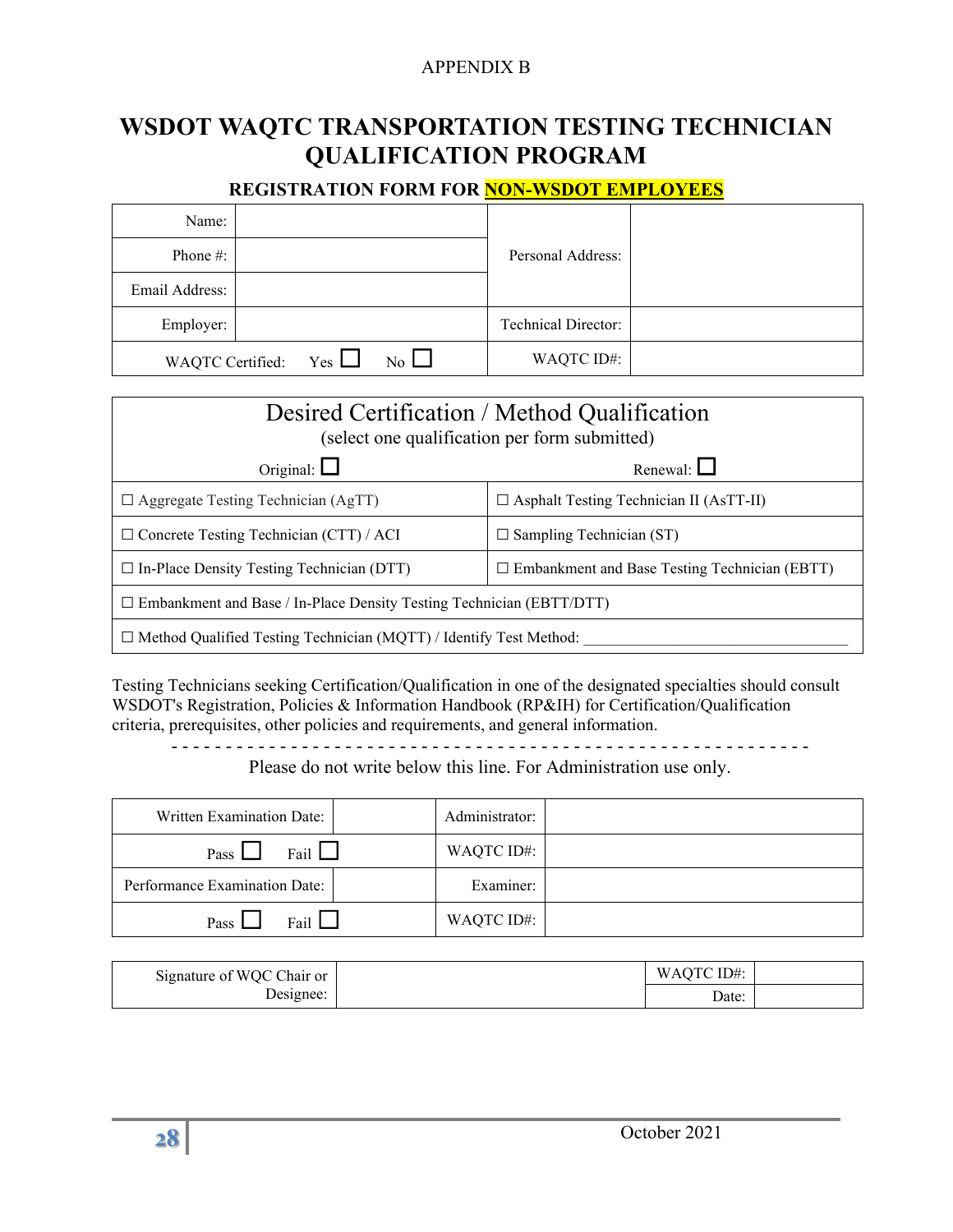#### APPENDIX C

# <span id="page-28-0"></span>**WSDOT WAQTC TRANSPORTATION TESTING TECHNICIAN QUALIFICATION PROGRAM**

#### **RIGHTS AND RESPONSIBILITIES AGREEMENT**

This document affirms that the setting that the Testing setting that the Testing setting that the Testing setting  $\frac{1}{2}$ , hereinafter the Testing Technician (Sampler/Testing technician), desires to be Qualified by the Transportation Testing Technician Qualification Program (TTQP) of Washington.

Certification carries inherent rights and responsibilities. These rights include being exclusively sanctioned along with others so qualified by TTQP to perform sampling, testing, and reporting of test results for quality control and quality assurance programs. These responsibilities include performing and reporting tests with the accuracy and precision expected of the Sampler/Testing technician in accordance with the required test procedures. By signing this document, the Sampler/Testing technician agrees to abide by all of the terms of the WAQTC TTQP included in the Registration, Policies, & Information Handbook and as set forth by the Washington State Transportation Department.

Findings of negligence or abuse of these rights and responsibilities will be penalized according to the decision of the WSDOT's Qualification Committee (WQC).

*Negligence* is defined as unintentional deviations from approved procedures or the unintentional failure to follow the requirements of the TTQP. A finding of negligence may result in suspension of Certifications. Repeated incidents of negligence may become abuse.

*Abuse* is defined as intentional deviations from approved procedures or the intentional failure to follow the requirements of the TTQP. A finding of abuse will result in Certification suspension. Subsequent findings of abuse may result in permanent revocation of Certification.

Revocation or suspension of one Certification will be considered a revocation or suspension of all Certifications held by the Testing Technician (Sampler/Testing technician).

Further clarification on Negligence, Abuse, Revocation, Suspension, & Denial of Certification are located in the Registration, Policies and Information Handbook issued by WSDOT.

I, \_\_\_\_\_\_\_\_\_\_\_\_\_\_\_\_\_\_\_\_\_\_\_\_\_\_\_\_\_\_\_\_\_, have read, understand, and agree to abide by the rights, (Print name)

responsibilities, and penalties associated with receipt of this Certification.

| Signature                                                                   | Date                                                    |  |
|-----------------------------------------------------------------------------|---------------------------------------------------------|--|
| $\Box$ Aggregate Testing Technician (AgTT)                                  | $\Box$ Asphalt Testing Technician II (AsTT-II)          |  |
| $\Box$ Concrete Testing Technician (CTT) / ACI                              | Sampling Technician (ST)                                |  |
| $\Box$ In-Place Density Testing Technician (DTT)                            | <b>Embankment and Base Testing Technician</b><br>(EBTT) |  |
| $\Box$ Embankment and Base / In-Place Density Testing Technician (EBTT/DTT) |                                                         |  |
| $\Box$ Method Qualified Testing Technician (MQTT) / Identify Test Method:   |                                                         |  |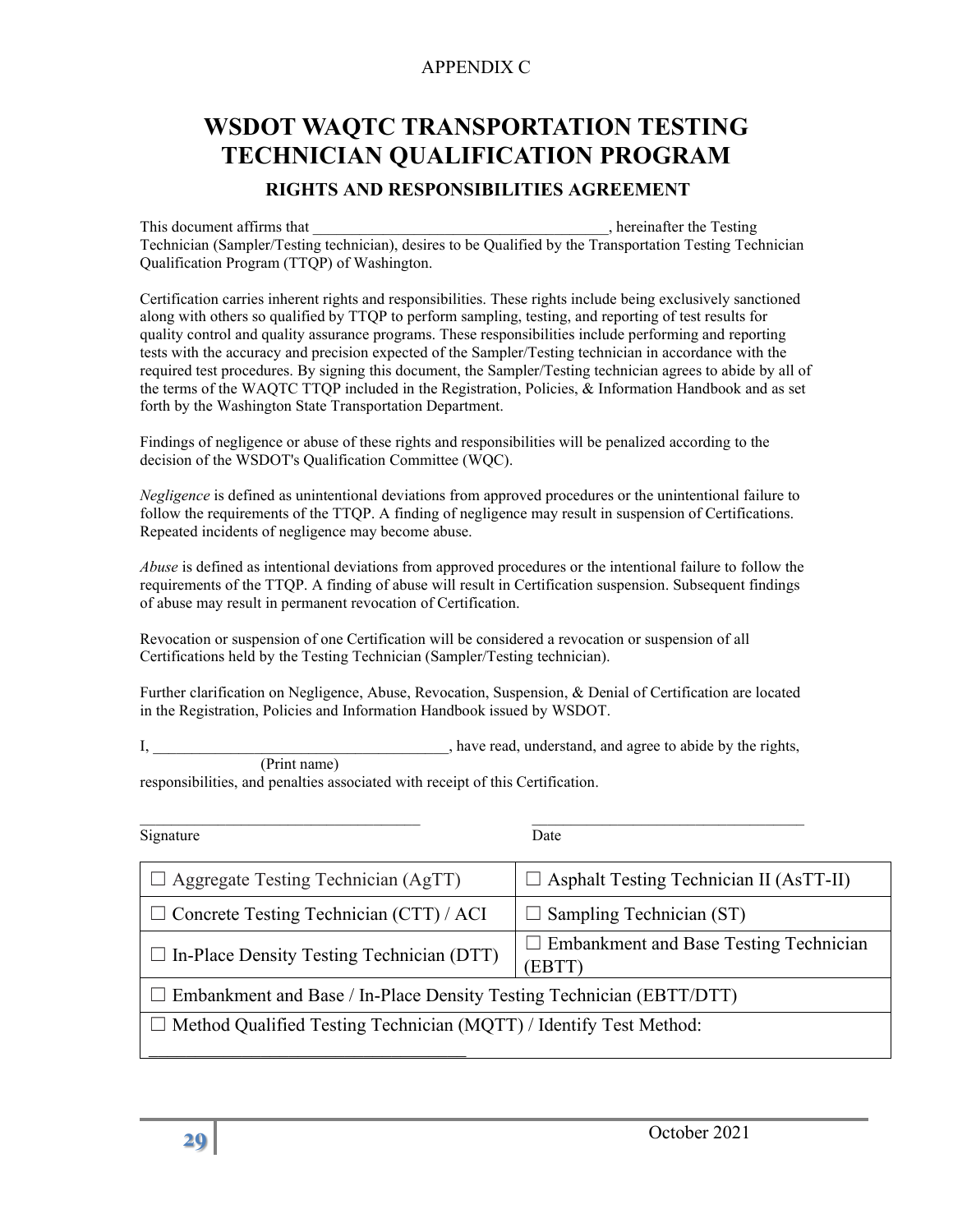## APPENDIX D

## <span id="page-29-0"></span>**TESTING TECHNICIAN COMPLAINT PROCESS**

The Washington State Transportation Testing Technician Qualification Program (WTTQP) is intended to assure qualified personnel are performing all sampling and/or testing for acceptance and verification on WSDOT construction projects.

The Testing Technician Complaint Process provides guidance on how to deal with concerns of testing technicians not following approved procedures. Any individual may file a complaint against a qualified testing technician regarding sampling or testing procedures or practices.

Thru section 1-06.2 par1 of the WSDOT Standard Specifications: "The Contractor may observe any of the sampling and testing performed by the Engineer. If the Contractor observes a deviation from the specified sampling and testing procedures, the Contractor shall verbally describe the deviations observed to the Engineer or designated representative immediately and shall confirm these observed deviations in writing to the Engineer within 24 hours, referencing the specific procedures and steps. The Engineer will respond in writing within 3 working days of the receipt of the Contractor's written communications."

All other complaints must be sent to the Region Materials Engineer, the Region IAI, and the Quality Systems Manager in writing, within 10 calendar days of the incident. The person filling the complaint must indicate whether they believe the issue is a case of "Negligence" or "Abuse".

- "Negligence" is unintentional deviations from approved procedures.
- "Abuse" Abuse is knowingly deviating from approved procedures or when the testing technician should have known they were deviating from approved procedures.

All complaints must include the date and time of the incident, the name of the testing technician and the title of the test procedure in question. The complainant must also give a detailed explanation of what they observed and identify what part of the test procedure was violated.

#### **General Procedures Applicable to Both Negligence and Abuse:**

Revocation or suspension in one Certification/Qualification area requires revocation or suspension of all WAQTC Certifications or WSDOT Method Qualifications held by the sampler / tester. Such revocations or suspensions will be in effect in all WAQTC member Agencies..

Notice of any revocation or suspension will be sent to the testing technician in writing. The notice will also contain an explanation of testing technician's right to appeal the decision, the procedure for an appeal, and the time frames within which the appeal must be filed. Revocation or suspension becomes effective 16 calendar days from the date of the letter sent by the WSDOT's Qualification Committee (WQC).

Appealed revocations or suspensions shall be withheld pending the results of this process.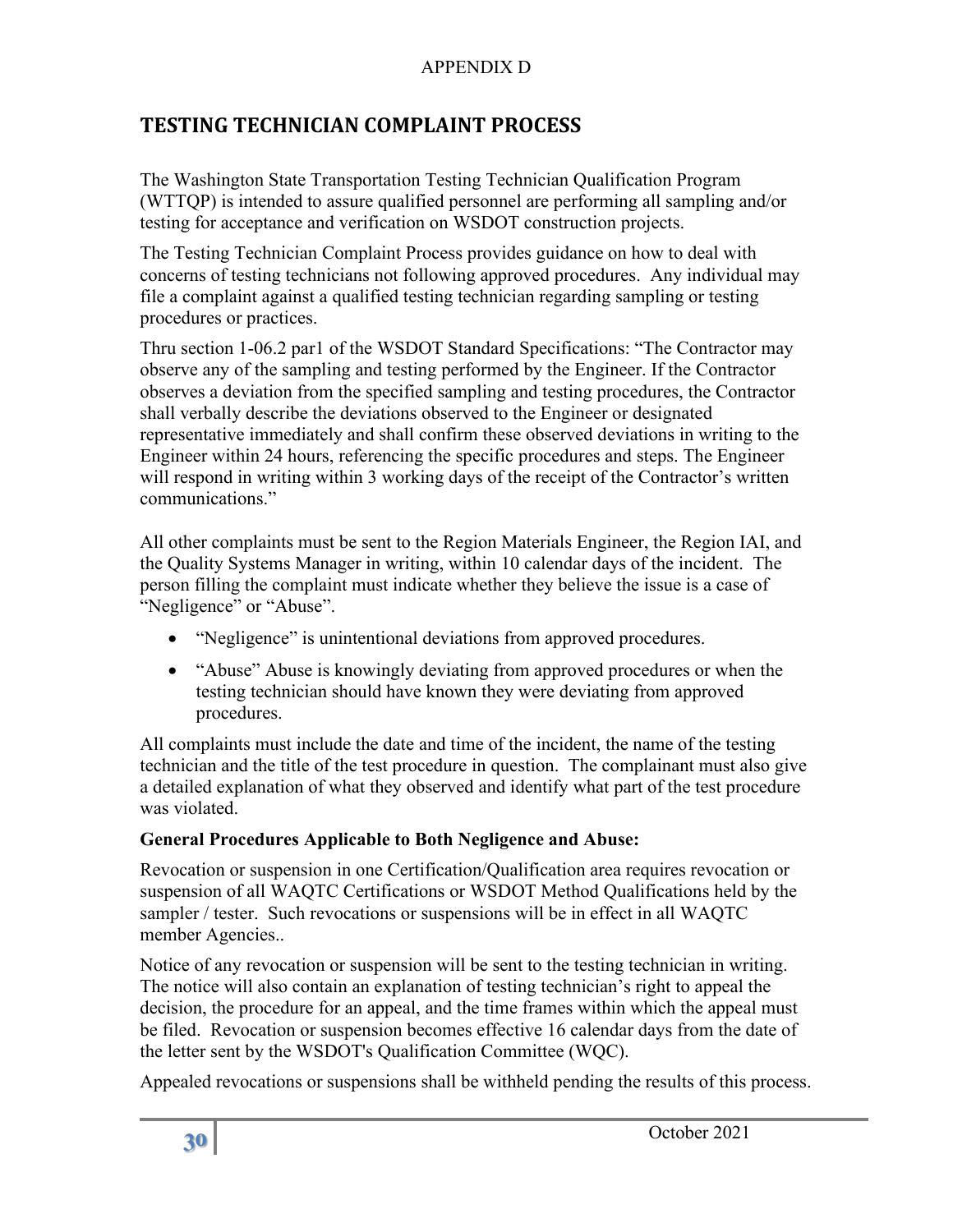### **Process for Negligence:**

Negligence is less severe than abuse and should be resolved in a positive fashion so that learning and increased knowledge may be accomplished. The complaint process for negligence is intended primarily to allow a means of tracking the types of problems & issues being encountered. In addition, it will track testing technicians who have repeat incidents of negligence.

When an act negligence is suspected a Complaint of Negligence must be filed in writing with the Region's IAI. The Region IAI will investigate all complaints of negligence within 10 calendar days of the receipt of the written complaint.

When an act of negligence is witnessed by an IAI then the IAI will follow the Complaint of Negligence process by documenting the action and take appropriate steps.

Compliance Negligence process is as follows:

- 1. A single incident of negligence may be resolved through intervention by the Independent Assurance Inspector (IAI). The IAI will supply clarification to the testing technician on the proper performance of sampling and test procedures. A copy of the Independent Assurance Inspectors report will be sent to the Quality Systems Manager (QSM). The QSM will maintain an electronic file containing all reports of negligence or abuse.
- 2. A second documented incident of negligence will be reviewed by the QSM to determine if the WQC needs to review the complaint. A second documented incident may result in a suspension of Qualification for up to thirty 30 calendar days. The testing technician, the IAI and the Project Engineer or the testing technician's employer (for non-WDOT employees) must develop a Corrective Action Plan (CAP). The testing technician will be required to sign the CAP to acknowledge the date of implementation and their understanding of the plan. The IAI will perform an unannounced audit of the testing technician within three months of the implementation of the CAP.
- 3. A third documented incident of negligence will result in a hearing by the WQC and may result in a suspension of Certification/Qualification for up to one hundred and eighty days (180).
- 4. A fourth documented incident of negligence will be considered abuse and will be processed as a Level 1 abuse.

## **Process for Abuse:**

When abuse is suspected a Complaint of Abuse must be filed in writing with the Region's IAI. Upon receipt of the Complaint of Abuse, the Region IAI will contact the person submitting the complaint for more information. The Region IAI and the QSM will jointly investigate reports of abuse except, reports filed by the Independent Assurance Inspector. Complaints of Abuse filed by an IAI will automatically be referred to the WQC.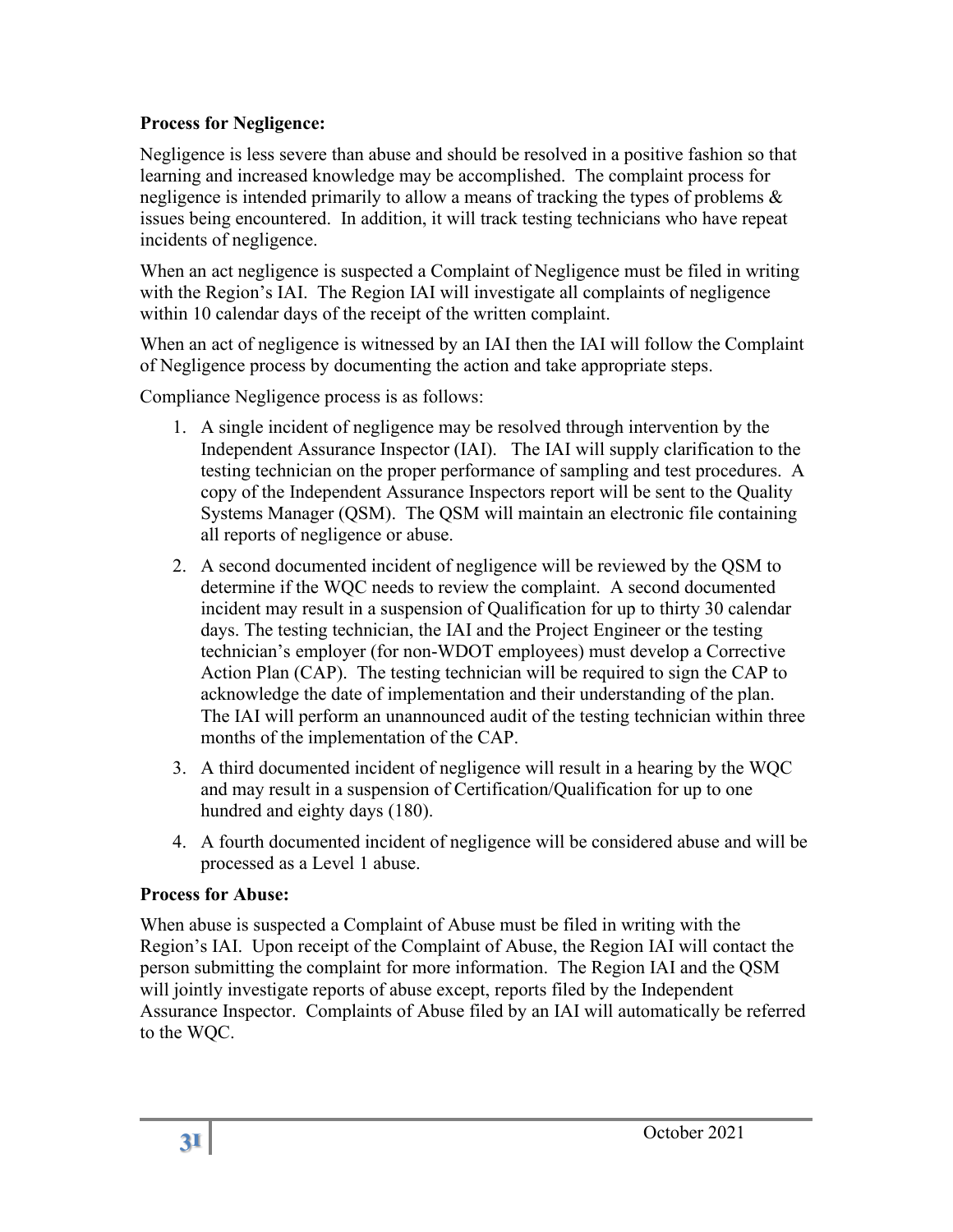When an IAI witnesses an act of abuse they shall complete a Complaint of Abuse and send it to the QSM.

The QSM and the IAI will document all steps taken to investigate a Complaint of Abuse and submit this information to the WQC.

Abuse is identified as one of two the levels of severity below:

• **Level 1-**The first level of abuse is identified as the least severe. This level is typically identified as intentional deviations from approved procedures with no evidence of intent to misrepresent the quality of material being incorporated in the project.

This level of abuse will result in a minimum one hundred and eighty days (180) suspension of Certification/Qualification. The exact duration of the suspension is set by the WQC depending on the circumstances encountered.

A second incident of this level of abuse will result in a minimum one (1) year suspension of Certification/Qualification. The WQC may also require the technician to attend additional training and retake a particular Qualification exam before reinstatement.

• **Level 2-** The second level of abuse is more severe and is identified by intentional deviations from approved procedures with the intent to misrepresent the quality of material being tested. This level of abuse requires a minimum of one (1) year suspension but can be determined severe enough to warrant a permanent suspension of Certification/Qualification. The WQC may also require the technician to attend additional training and retake the particular Qualification exam before reinstatement.

A second incident of this level of abuse will result in permanent revocation of all WAQTC Qualifications and WSDOT Method Qualifications.